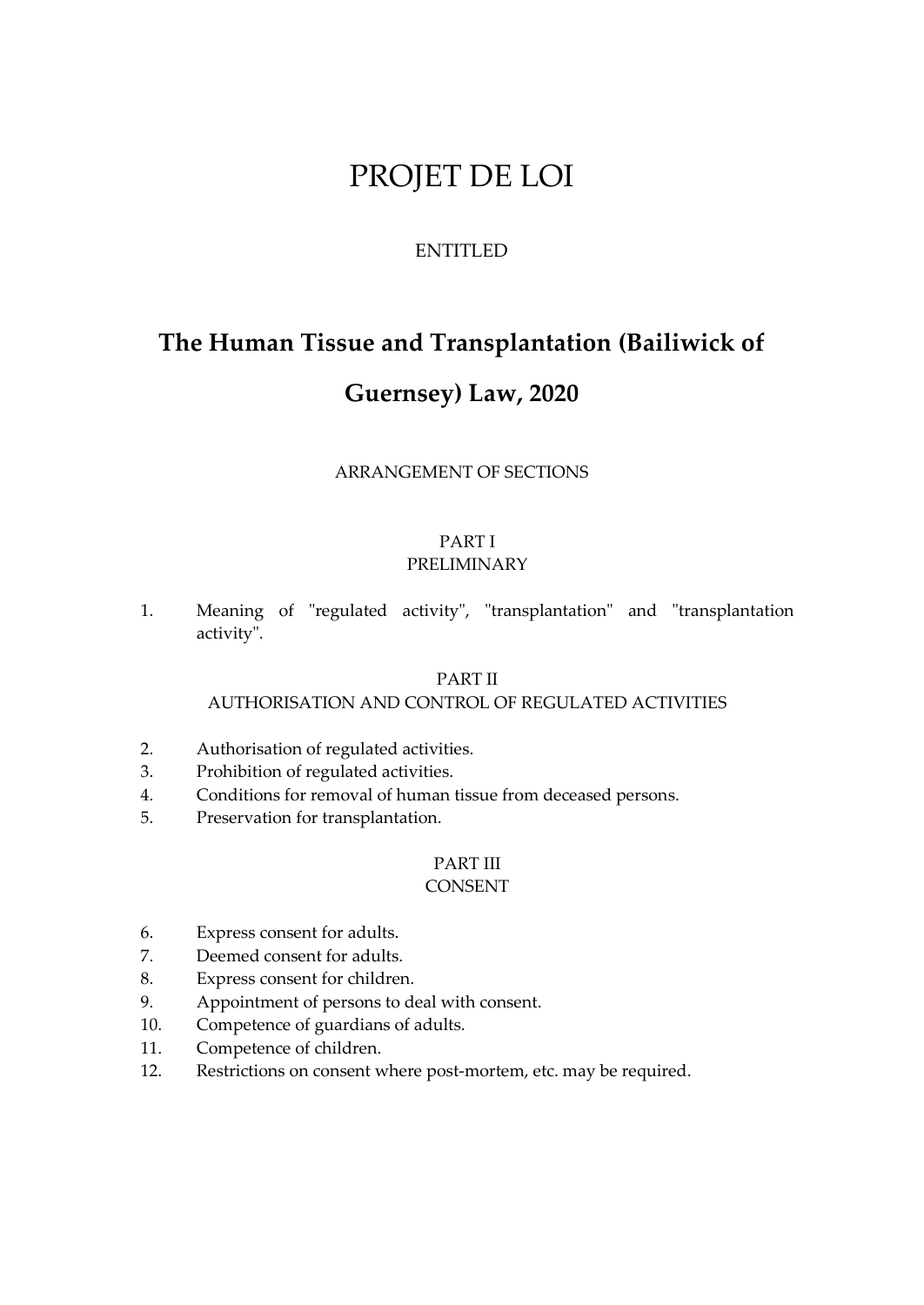# PART IV FURTHER OFFENCES AND PENALTIES

- 13. Providing false, deceptive or misleading information.
- 14. General penalty.
- 15. Defence of due diligence.
- 16. Criminal liability of directors and other officers.
- 17. Criminal proceedings against unincorporated bodies.

# PART V

# GENERAL AND MISCELLANEOUS

- 18. Post-mortem examinations, inquests, etc. excluded from this Law.
- 19. Exclusion of liability.
- 20. Codes of practice and guidance.
- 21. General power to make Ordinances.
- 22. Power to amend Law by Ordinance.
- 23. Power to make regulations.
- 24. Meaning of "excepted adult".
- 25. Meaning of "qualifying relationship".
- 26. Human tissue from a body.
- 27. Interpretation.
- 28. Repeal.
- 29. Transitional.
- 30. Citation.
- 31. Commencement.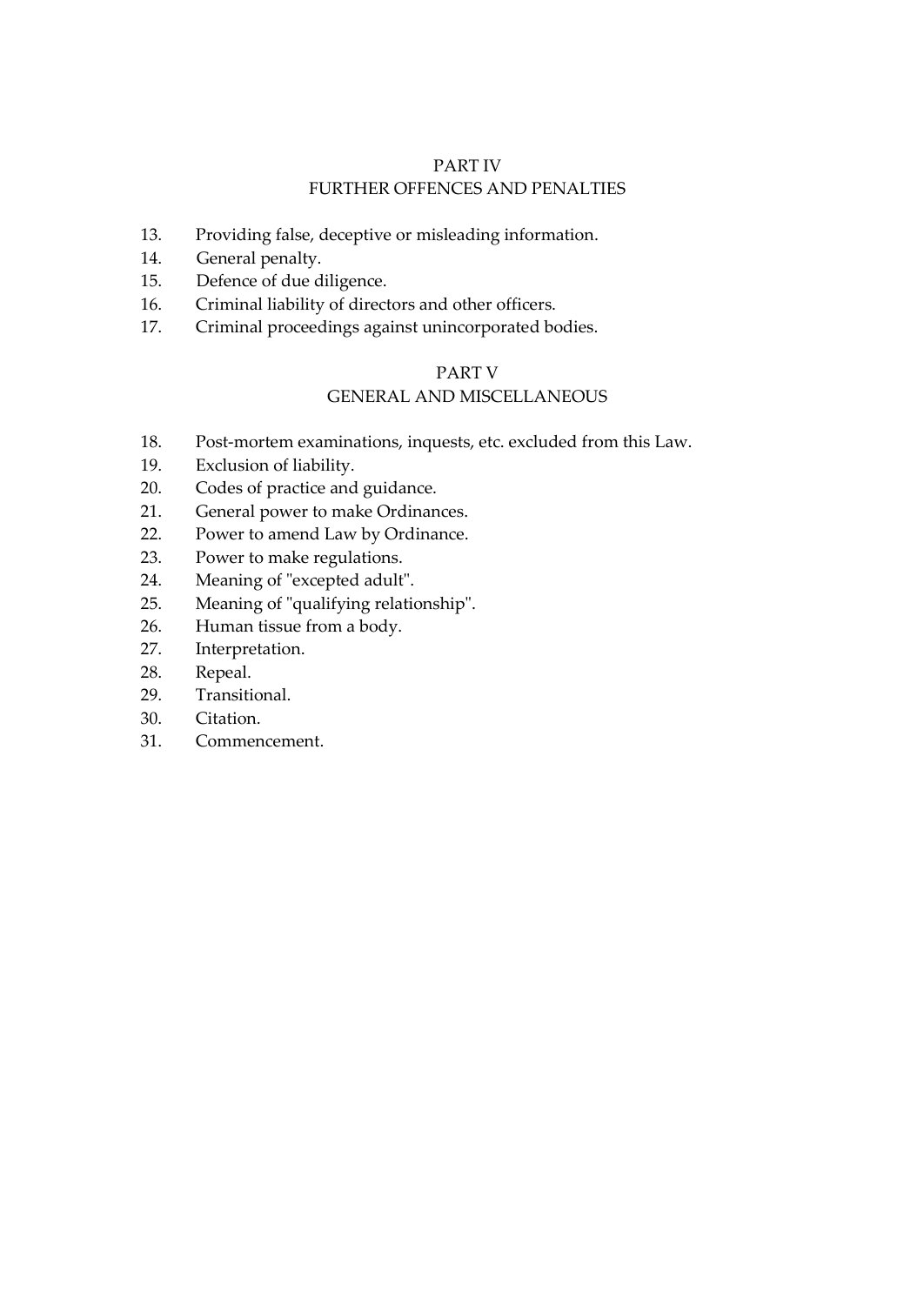# PROJET DE LOI

# ENTITLED

# **The Human Tissue and Transplantation (Bailiwick of Guernsey) Law, 2020**

THE STATES, in pursuance of their Resolution of the 28<sup>th</sup> November, 2018<sup>a</sup>, have approved the following provisions which, subject to the Sanction of Her Most Excellent Majesty in Council, shall have force of law in the Bailiwick of Guernsey.

# PART I

#### PRELIMINARY

# **Meaning of "regulated activity", "transplantation" and "transplantation activity".**

1.  $(1)$  In this Law –

"**regulated activity**" means –

(a) any transplantation activity;

- (b) the removal of human tissue from the body of a deceased person, or removal of the body of a deceased person, for a teaching, research or therapeutic purpose,
- **<sup>a</sup>** Article XIV of Billet d'État No. XXV of 2018.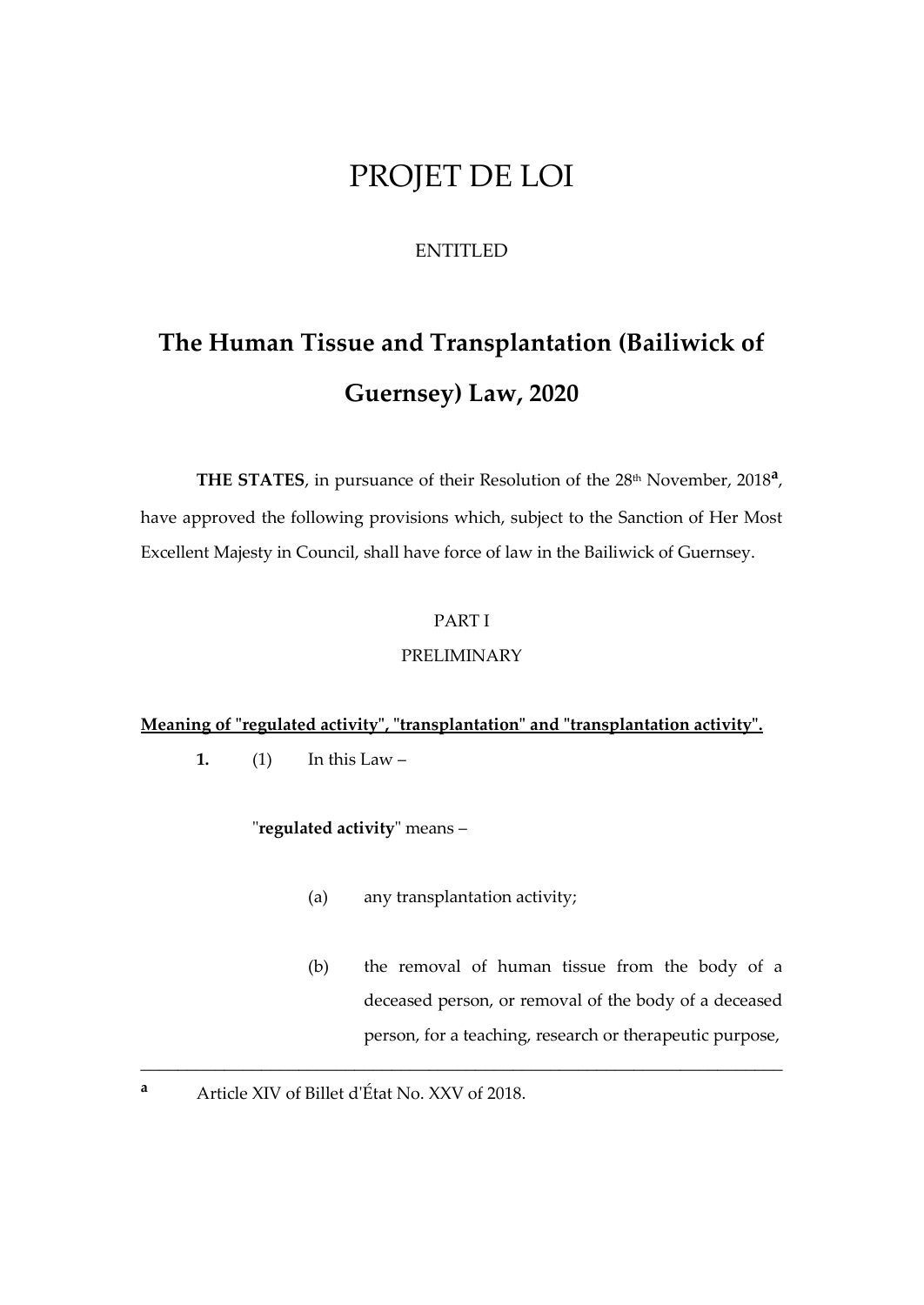(c) any other prescribed activity, and

#### "**transplantation activity**" means –

- (a) storing the body of a deceased person for the purpose of transplantation,
- (b) carrying out tests and investigations to determine whether human tissue is suitable for the purpose of transplantation,
- (c) removing from the body of a deceased person for the purpose of transplantation any human tissue of which the body consists or which it contains,
- (d) storing for the purpose of transplantation any human tissue which has come from the body of a person,
- (e) using for the purpose of transplantation any human tissue which has come from the body of a person, or
- (f) any prescribed activity.
- (2) In this Law, a reference to transplantation
	- (a) is a reference to transplantation to a human body, and
	- (b) includes transfusion.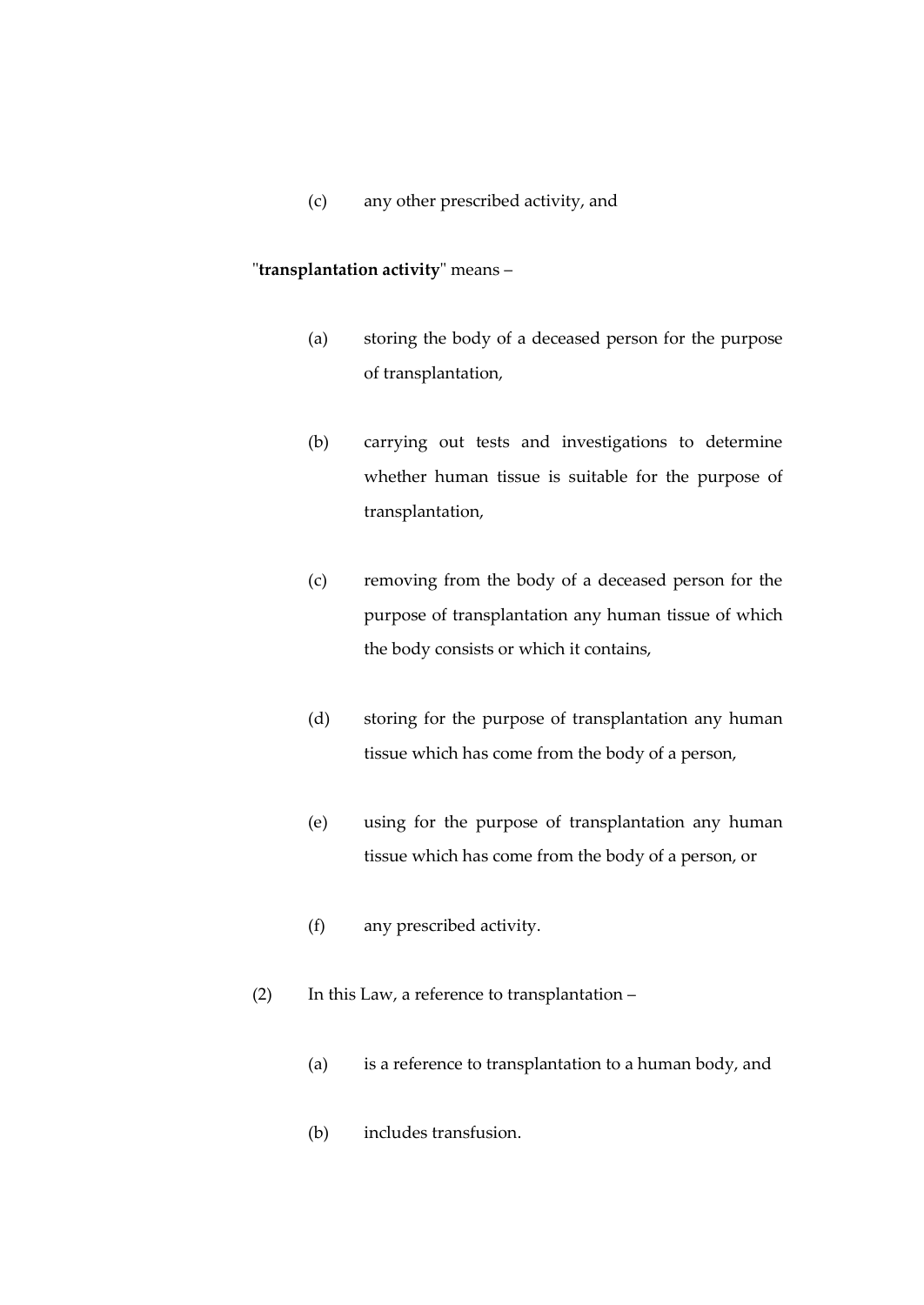#### PART II

#### AUTHORISATION AND CONTROL OF REGULATED ACTIVITIES

#### **Authorisation of regulated activities.**

**2.** (1) Subject to subsection (5), despite any custom or rule of law to the contrary, a person may carry out a regulated activity if it satisfies one or more of conditions A, B and C.

(2) Condition A is that the activity is carried out with express consent or deemed consent.

(3) Condition B is that the activity falls within paragraph (d) or  $(e)$ of the definition of "**transplantation activity**" in section 1(1), and the human tissue was –

- (a) lawfully removed from the person's body outside the Bailiwick, and
- (b) lawfully imported into the Bailiwick.
- (4) Condition C is that the activity is authorised by section 5.

(5) Subsection (1) does not apply if the activity is carried out in breach of section 4(1) or 12(2).

- (6) This section does not
	- (a) make unlawful any dealing with the body of a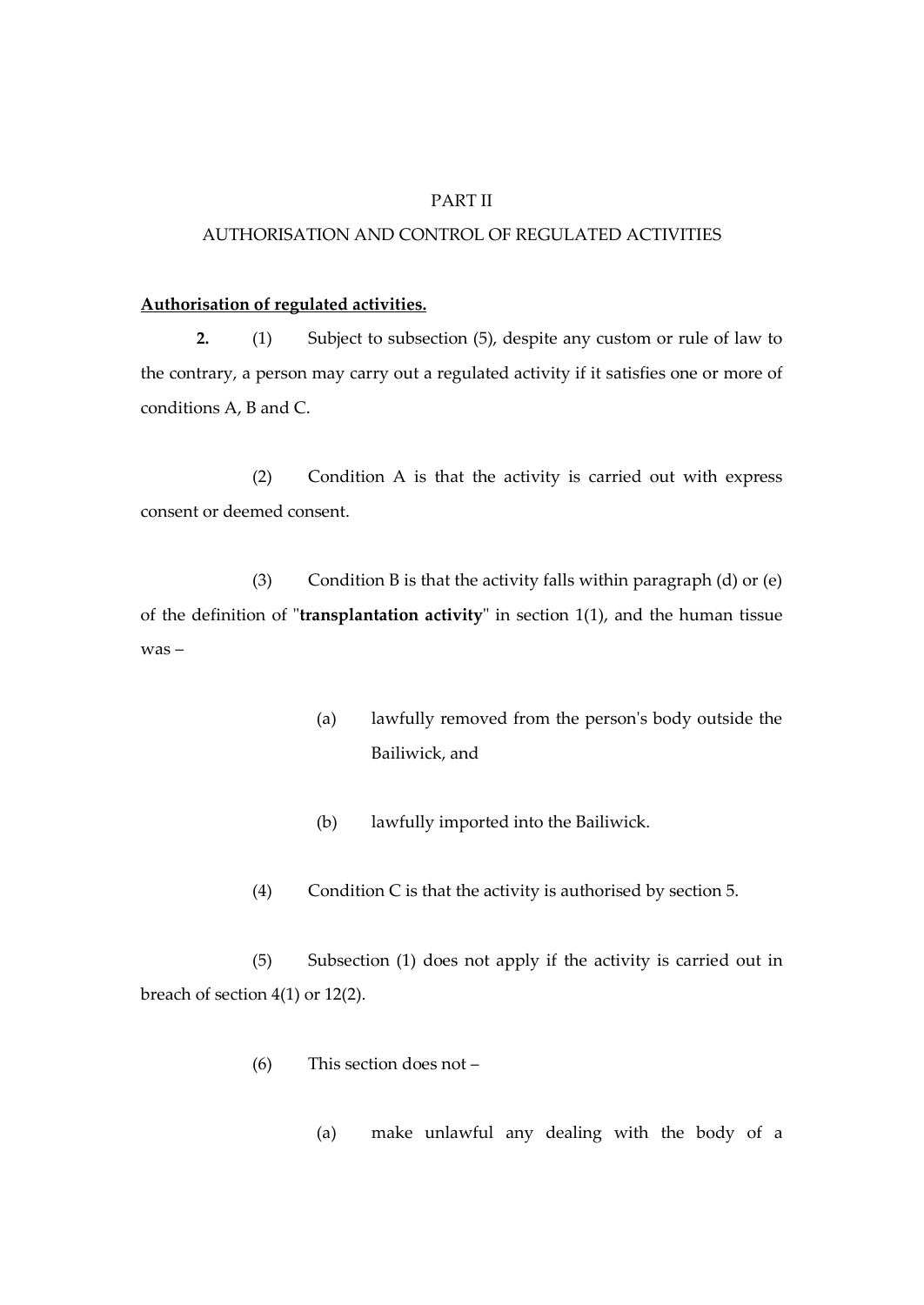deceased person or any human tissue from it that would be lawful otherwise than under this Law, or

(b) limit the effect of section 4.

#### **Prohibition of regulated activities.**

**3.** (1) A person must not carry out a regulated activity unless it is authorised by section 2.

(2) A person who contravenes or fails to comply with subsection (1) is guilty of an offence.

#### **Conditions for removal of human tissue from deceased persons.**

**4.** (1) Unless both conditions D and E and any other prescribed condition are satisfied, a person must not remove any human tissue from the body of a deceased person for –

- (a) a transplantation activity,
- (b) a teaching, research or therapeutic purpose, or
- (c) any other prescribed activity.
- (2) Condition D is that the person removing the human tissue
	- (a) is a registered practitioner, or
	- (b) is not a registered practitioner but satisfies the conditions in section  $1(1)(a)$  and  $(b)$  of the Regulation of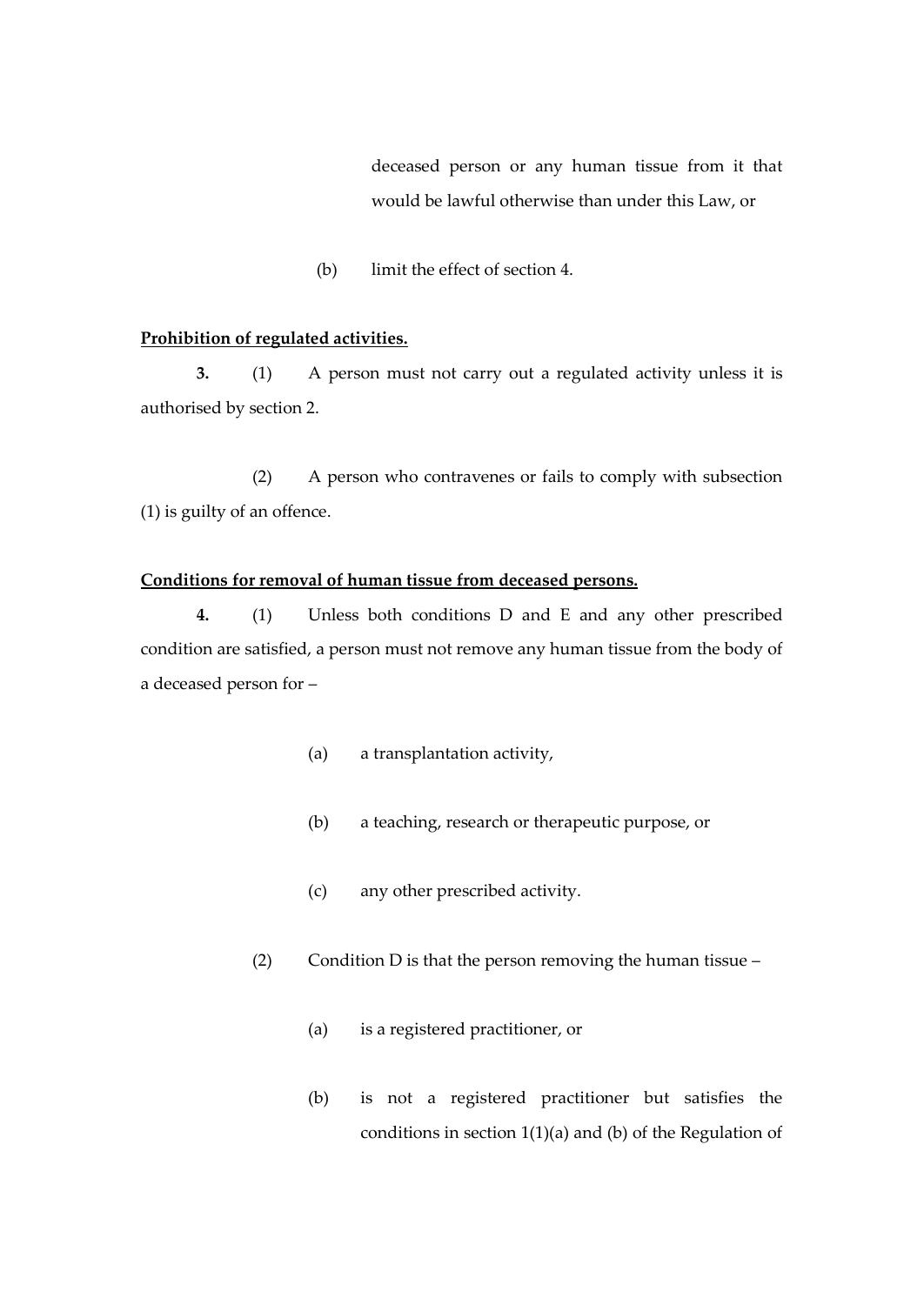Health Professions (Medical Practitioners) (Guernsey and Alderney) Ordinance, 2015**<sup>b</sup>** or section 1(1)(a) and (b) of the Regulation of Health Professions (Medical Practitioners) (Sark) Ordinance, 2017<sup>c</sup>, as the case may be,

- (3) Subject to subsection (4), condition E is that  $-$ 
	- (a) two registered practitioners have issued a certificate to the effect that they each have by personal examination of the body satisfied themselves that life is extinct, and
	- (b) an authorised person has issued a certificate to the effect that the person is of the opinion that there is express consent or deemed consent for the removal of that human tissue for the activity or purpose concerned.

(4) A person removing or using the human tissue must not issue a certificate for the purposes of subsection (3).

(5) A person who contravenes or fails to comply with subsection (1) is guilty of an offence.

**<sup>b</sup>** Ordinance No. XXII of 2015; amended by No. L of 2015 and No. IX of 2016.

**c** Sark Ordinance No. VI of 2017.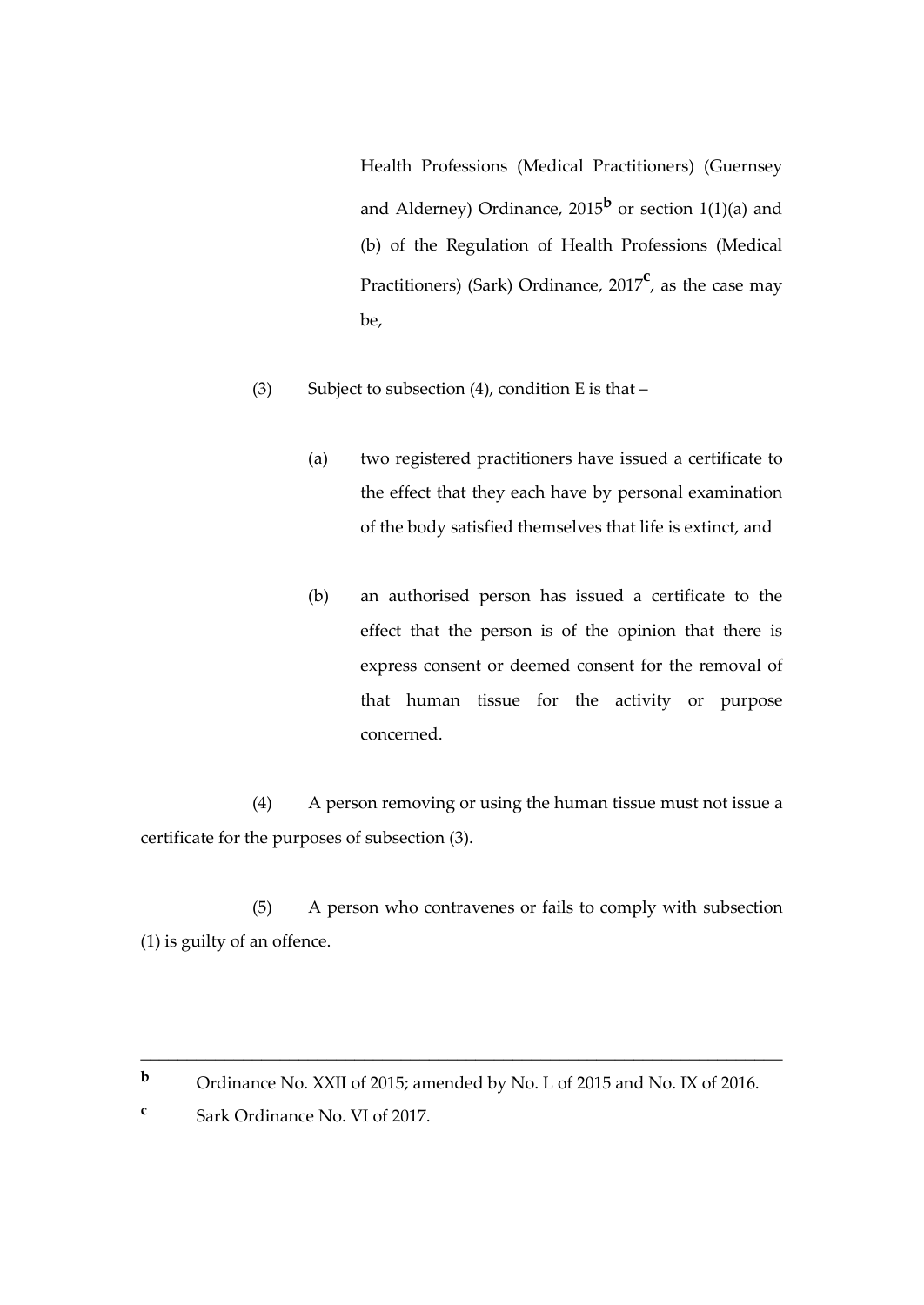#### **Preservation for transplantation.**

**5.** (1) Where human tissue from the body of a deceased person lying in a hospital, nursing home, mortuary or other institution is or may be suitable for use for transplantation, the controller of the institution may do all or any of the following –

- (a) take steps for the purpose of preserving the body or human tissue for use for transplantation,
- (b) store the body or human tissue for the purpose mentioned in paragraph (a), and
- (c) carry out any other prescribed activity.
- (2) Subsection  $(1)(a)$  only authorises
	- (a) the taking of minimum steps necessary for the purpose mentioned in that provision, and
	- (b) the use of the least invasive procedure.

(3) Subsection (1) ceases to apply once the controller is aware or has reason to believe that, for the removal of the human tissue from the body for transplantation –

- (a) express consent has not been and will not be given, and
- (b) there is no deemed consent.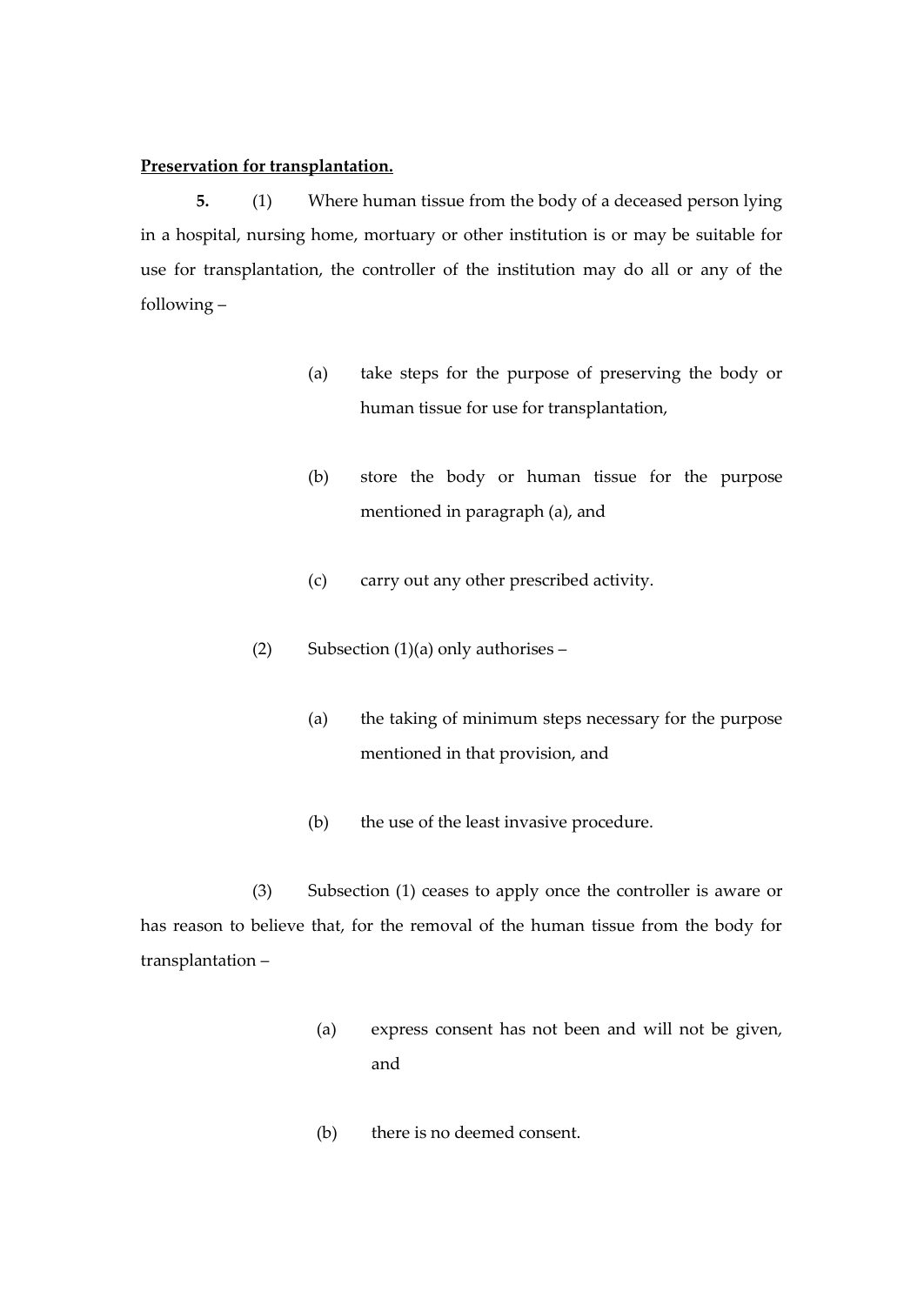(4) For the avoidance of doubt, subsection (1) does not apply where the body is entrusted to the controller only for the purpose of its interment or cremation.

- (5) In this section "**controller**", in relation to any institution
	- (a) means the person that has the control or management of the institution, and
	- (b) includes any person authorised by the person described in paragraph (a) to carry out an activity mentioned in subsection (1).

#### PART III

# **CONSENT**

#### **Express consent for adults**.

**6.** (1) Express consent is given for a regulated activity involving the removal of human tissue from the body of an adult, or removal of the body of a deceased adult, in each case described in column 1 of Table 1 where the person specified in column 2 of the table has given express consent to the activity –

TABLE 1

| Column <sub>1</sub> | Column 2              |
|---------------------|-----------------------|
| Case                | Person giving express |
|                     | consent               |
| The adult is alive. | That adult.           |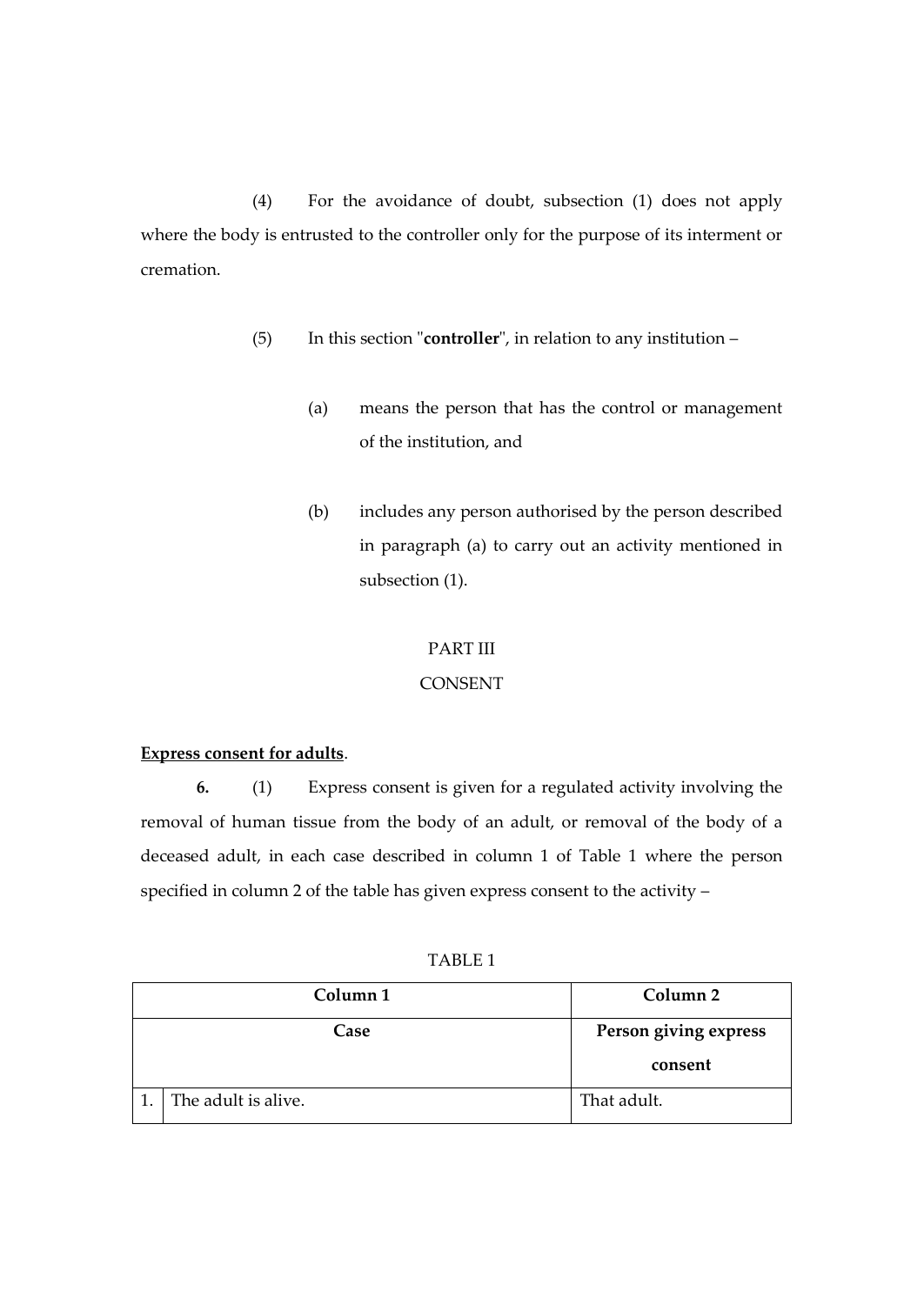| Column <sub>1</sub> |                                                      | Column <sub>2</sub>       |
|---------------------|------------------------------------------------------|---------------------------|
| Case                |                                                      | Person giving express     |
|                     |                                                      | consent                   |
| 2.                  | The adult has died and a decision of the adult as to | That adult.               |
|                     | consent to the regulated activity was in effect      |                           |
|                     | immediately before the adult's death.                |                           |
| 3.                  | The adult has died, case 2 does not apply, the adult | The appointed person.     |
|                     | had appointed a person under section 9 to deal       |                           |
|                     | with the issue of express consent and the appointed  |                           |
|                     | person is available to give express consent under    |                           |
|                     | the appointment.                                     |                           |
| 4.                  | The adult has died, case 2 does not apply and the    | Any person who stood in   |
|                     | adult had appointed a person under section 9 to      | a qualifying relationship |
|                     | deal with the issue of express consent but the       | to the adult immediately  |
|                     | appointed person is unavailable to give express      | before the adult's death. |
|                     | consent under the appointment.                       |                           |
| 5.                  | The adult has died and none of cases 2, 3 or 4       | Any person who stood in   |
|                     | applies in relation to that adult.                   | a qualifying relationship |
|                     |                                                      | to the adult immediately  |
|                     |                                                      | before the adult's death. |

(2) For the avoidance of doubt, case 1 in Table 1 does not apply to a regulated activity involving the removal of human tissue from the body of a deceased adult or the removal of the body of a deceased adult.

# **Deemed consent for adults.**

**7.** (1) Consent is deemed to be given for a transplantation activity involving the removal of human tissue from the body of a deceased adult unless –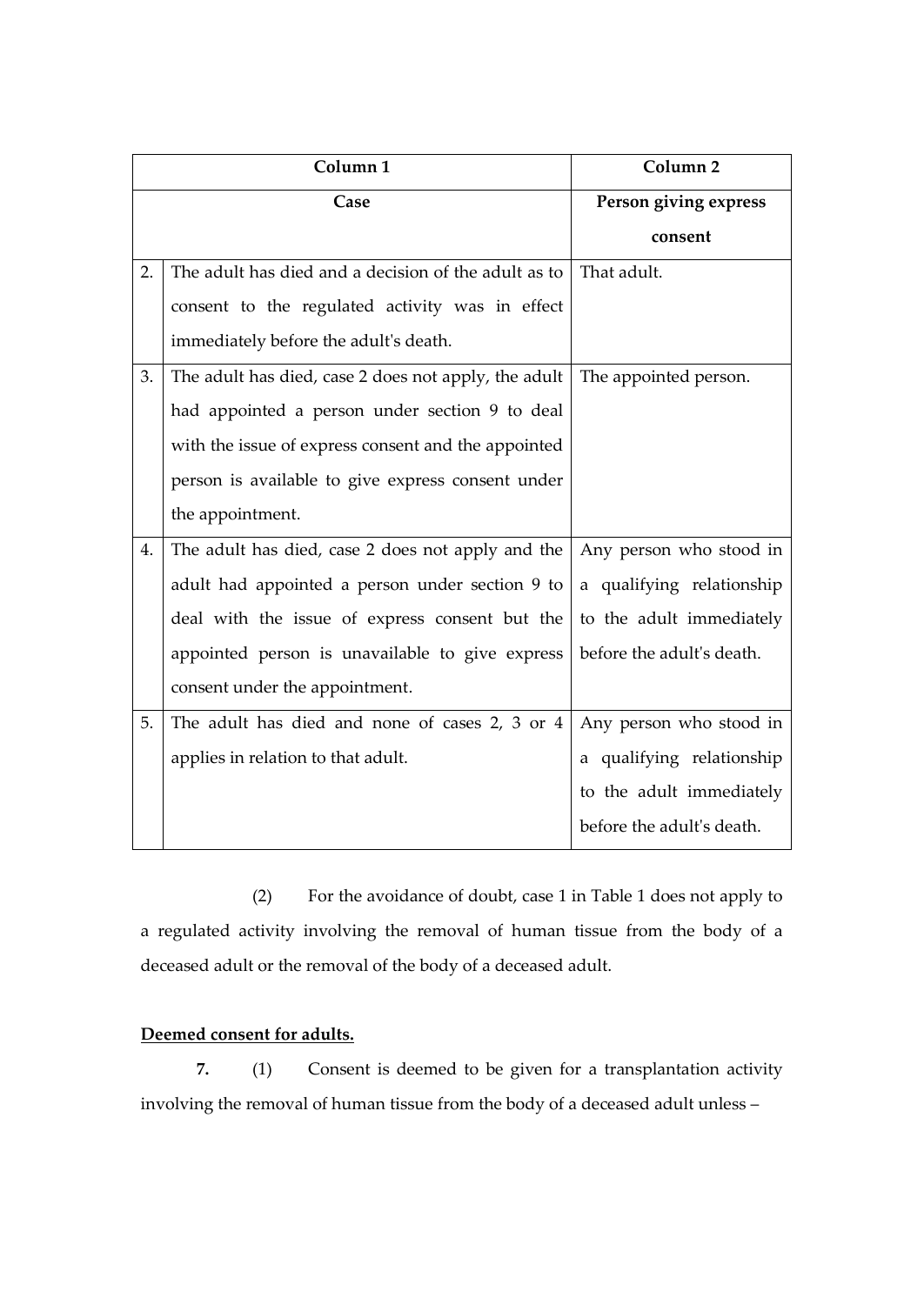- (a) the human tissue is or contains excluded material,
- (b) the case falls within the description of case 2, 3 or 4 of Table 1 in section 6,
- (c) a decision of the adult not to consent to transplantation activity is in effect,
- (d) the adult is an excepted adult,
- (e) the adult would not have consented to the transplantation activity, or
- (f) proceeding with the transplantation activity would lead to severe distress in or severe conflict amongst persons who stood in a qualifying relationship to the adult immediately before death.

(2) The Committee may make regulations to regulate the issue by an authorised person of a certificate to the effect that there is deemed consent for the purposes of section 4(3)(b), including regulations prescribing –

- (a) the procedure to be followed by an authorised person to determine whether or not there is deemed consent,
- (b) the matters to be considered by an authorised person to determine whether or not there is deemed consent, and
- (c) the manner and form in which a certificate may be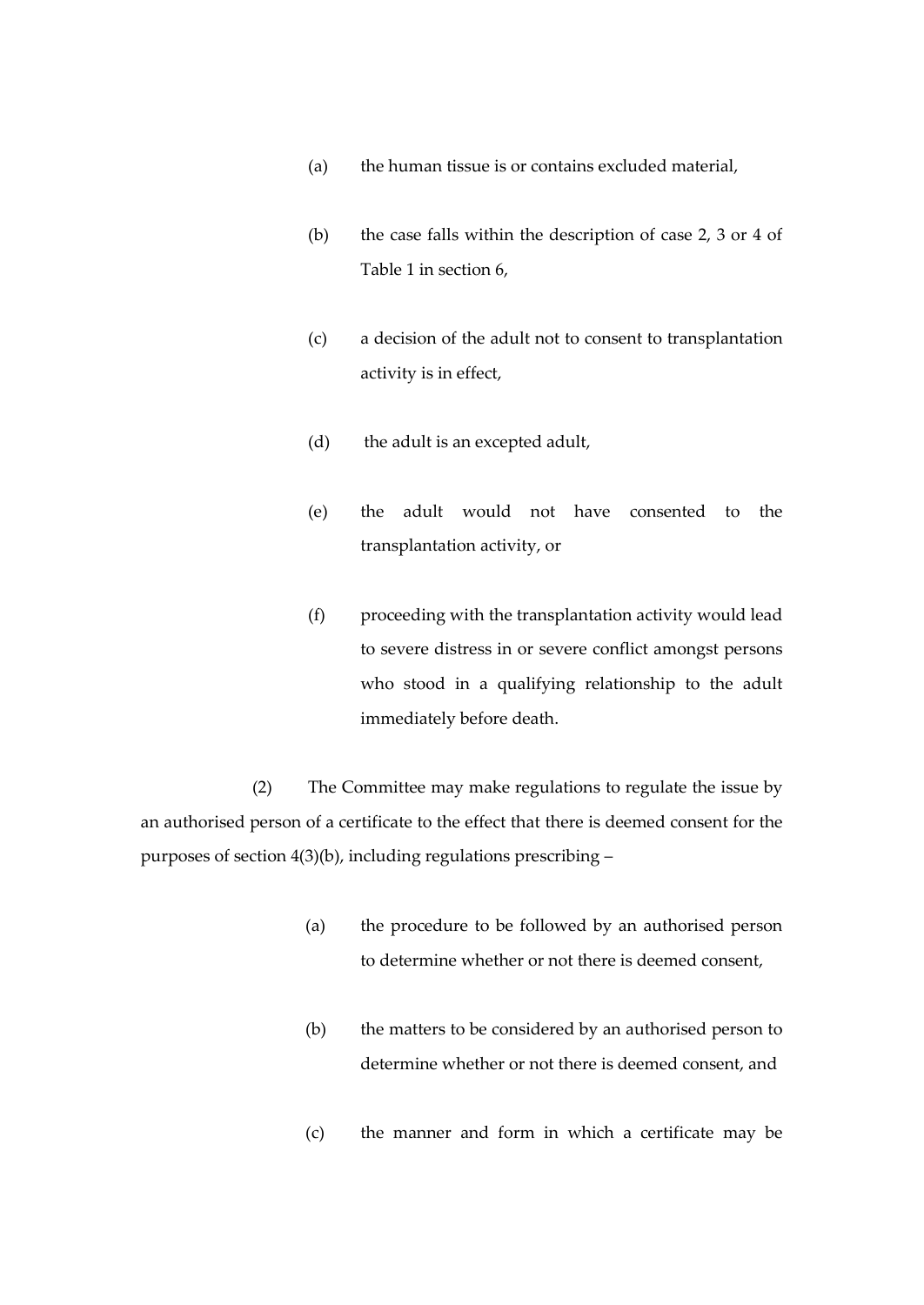#### issued.

#### **Express consent for children**.

**8**. (1) Express consent is given for a regulated activity involving the removal of human tissue from the body of a child, or removal of the body of a deceased child, in each case described in column 1 of Table 2 where the person specified in column 2 of the table has given express consent to the activity –

| Column <sub>1</sub> |                                                    | Column <sub>2</sub>           |
|---------------------|----------------------------------------------------|-------------------------------|
|                     | Case                                               | Person by whom the express    |
|                     |                                                    | consent is given              |
| 1.                  | The child is alive, no decision of the child as to | Any person who has parental   |
|                     | consent to the regulated activity is in effect,    | responsibility for the child. |
|                     | and either the child is not competent to deal      |                               |
|                     | with the issue of express consent or is            |                               |
|                     | competent to deal with the issue but fails to do   |                               |
|                     | SO.                                                |                               |
| 2.                  | The child is alive and case 1 does not apply.      | That child.                   |
| 3.                  | The child has died and a decision of the child     | That child.                   |
|                     | as to consent to the regulated activity was in     |                               |
|                     | effect immediately before that child's death.      |                               |
| 4.                  | The child has died, case 3 does not apply, the     | The appointed person.         |
|                     | child had appointed a person under section 9       |                               |
|                     | to deal with the issue of express consent and      |                               |
|                     | the appointed person is available to give          |                               |
|                     | express consent under the appointment.             |                               |
| 5.                  | The child has died, case 3 does not apply and      | Any person who had parental   |

#### TABLE 2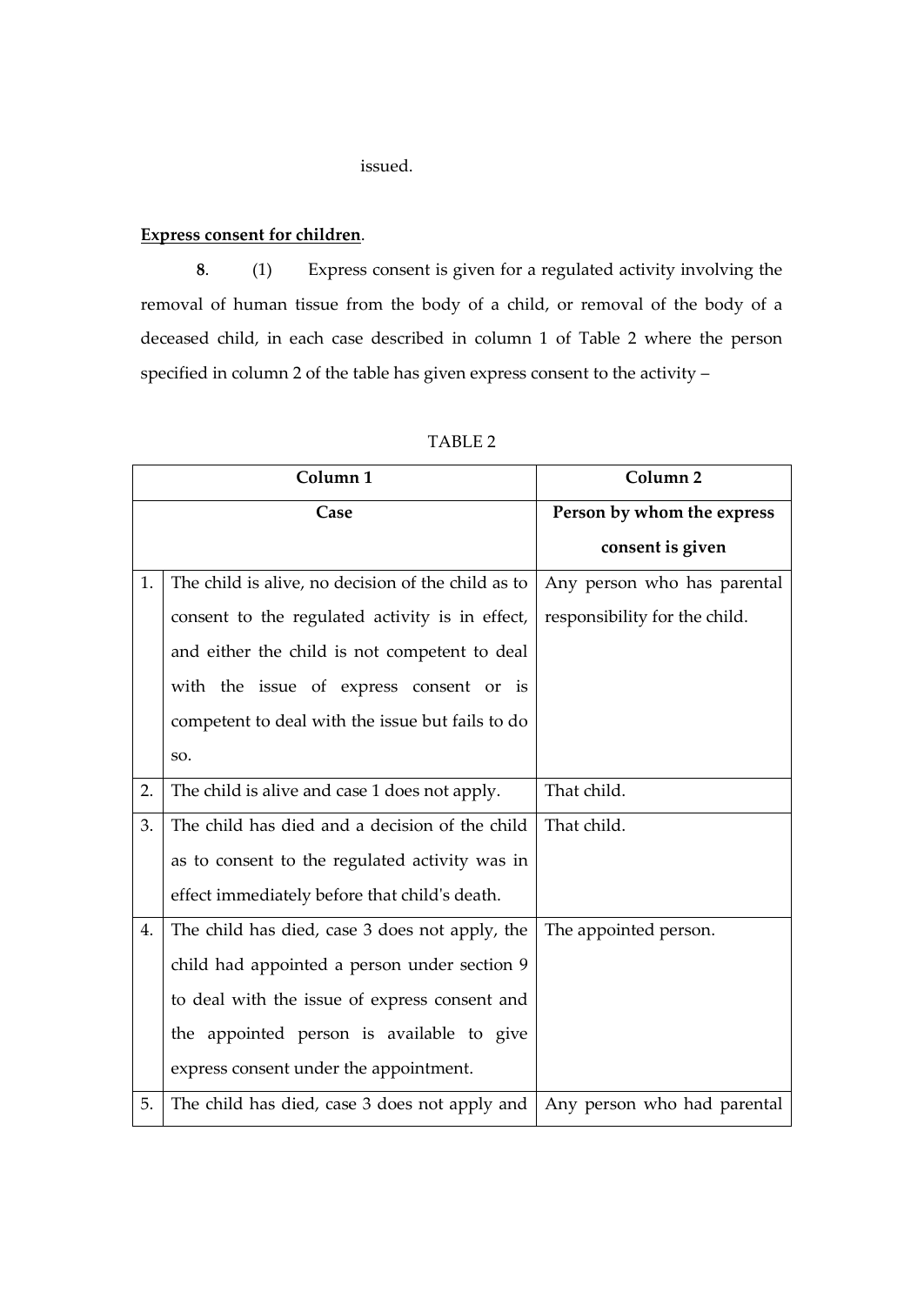| Column <sub>1</sub> |                                                 | Column <sub>2</sub>               |
|---------------------|-------------------------------------------------|-----------------------------------|
| Case                |                                                 | Person by whom the express        |
|                     |                                                 | consent is given                  |
|                     | the child had appointed a person under section  | responsibility for the<br>child   |
|                     | 9 to deal with the issue of express consent but | immediately before the child's    |
|                     | the appointed person is unavailable to give     | death or, where no such person    |
|                     | express consent under the appointment.          | exists, the consent of any        |
|                     |                                                 | person who<br>stood<br>in<br>a    |
|                     |                                                 | qualifying relationship to that   |
|                     |                                                 | child immediately before that     |
|                     |                                                 | child's death.                    |
| 6.                  | The child has died and none of cases 3, 4 or 5  | Any person who had parental       |
|                     | applies in relation to that child.              | responsibility for the child      |
|                     |                                                 | immediately before the child's    |
|                     |                                                 | death or, where no such person    |
|                     |                                                 | exists, the consent of any        |
|                     |                                                 | who<br>stood<br>person<br>in<br>a |
|                     |                                                 | qualifying relationship to that   |
|                     |                                                 | child immediately before that     |
|                     |                                                 | child's death.                    |

(2) For the avoidance of doubt, neither case 1 nor case 2 in Table 2 applies to a regulated activity involving the removal of human tissue from the body of a deceased child or the removal of the body of a deceased child.

# **Appointment of persons to deal with consent**.

**9**. (1) A person may appoint one or more individuals ("**appointed persons**") to represent the person after death to deal with the issue of express consent for the purposes of this Law.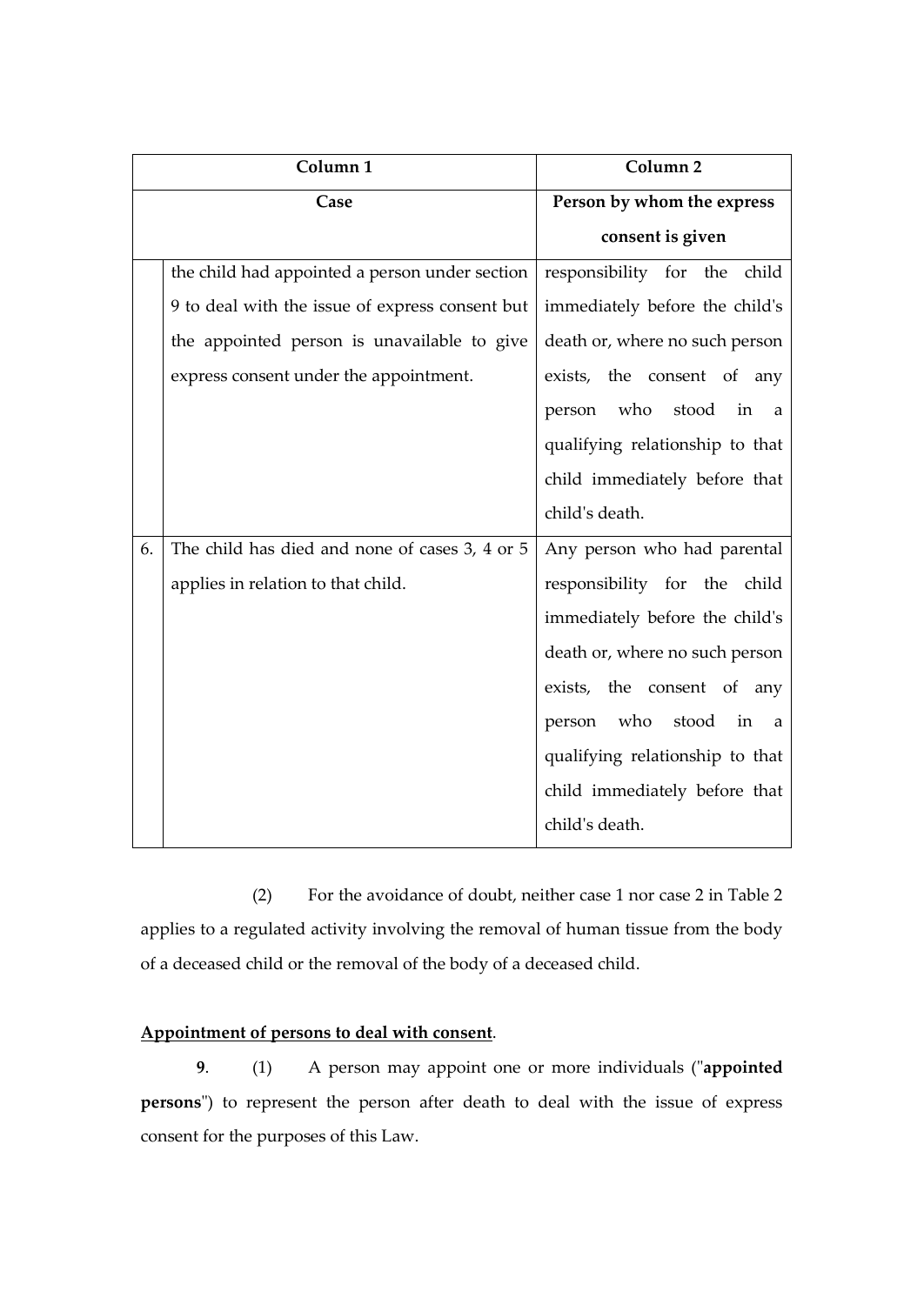# (2) An appointment may be –

- (a) general, or
- (b) limited to express consent to one or more regulated activities specified in the appointment.
- (3) An appointment may be made orally or in writing.

(4) An oral appointment is valid only if made in the presence of at least two witnesses present at the time the appointment is made.

- (5) A written appointment is valid only if
	- (a) it is signed by the person making it in the presence of at least one witness who attests to the signature,
	- (b) it is signed at the direction of the person making it, in that person's presence and in the presence of at least one witness who attests to the signature,
	- (c) it is contained in the will of the person making it,
	- (d) it is an appointment made in a lasting power of attorney concerning the person's health and welfare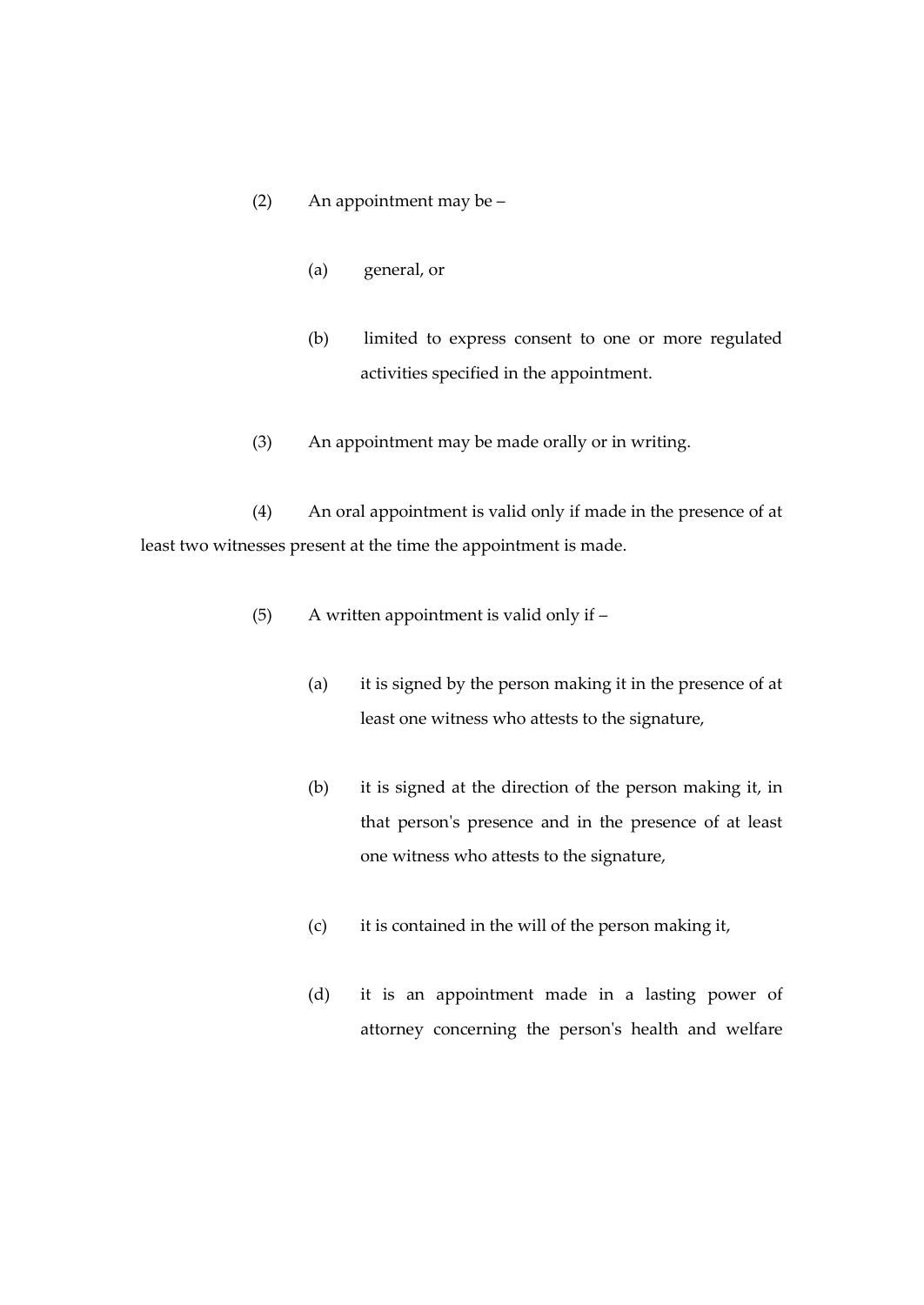under the Capacity (Bailiwick of Guernsey) Law, 2020**<sup>d</sup>** , or

(e) it is made in any other circumstances, or in accordance with any other procedures, prescribed by regulations made by the Committee.

(6) Where a person appoints two or more individuals to deal with the issue of express consent to the same regulated activity, those two or more individuals are to be regarded as appointed to act jointly and severally unless the appointment provides that they are appointed only to act jointly.

(7) An appointment may be revoked or amended at any time and subsections (3), (4) and (5) apply with appropriate modifications to a revocation or an amendment as they apply to the making of an appointment.

(8) An appointed person may at any time renounce the appointment.

(9) An appointed person is to be treated as being unavailable to give express consent under the appointment if –

(a) proscribed by regulations made by the Committee,

(b) the appointed person is a child,

\_\_\_\_\_\_\_\_\_\_\_\_\_\_\_\_\_\_\_\_\_\_\_\_\_\_\_\_\_\_\_\_\_\_\_\_\_\_\_\_\_\_\_\_\_\_\_\_\_\_\_\_\_\_\_\_\_\_\_\_\_\_\_\_\_\_\_\_\_

**d** Order in Council No. \*\* of 2020.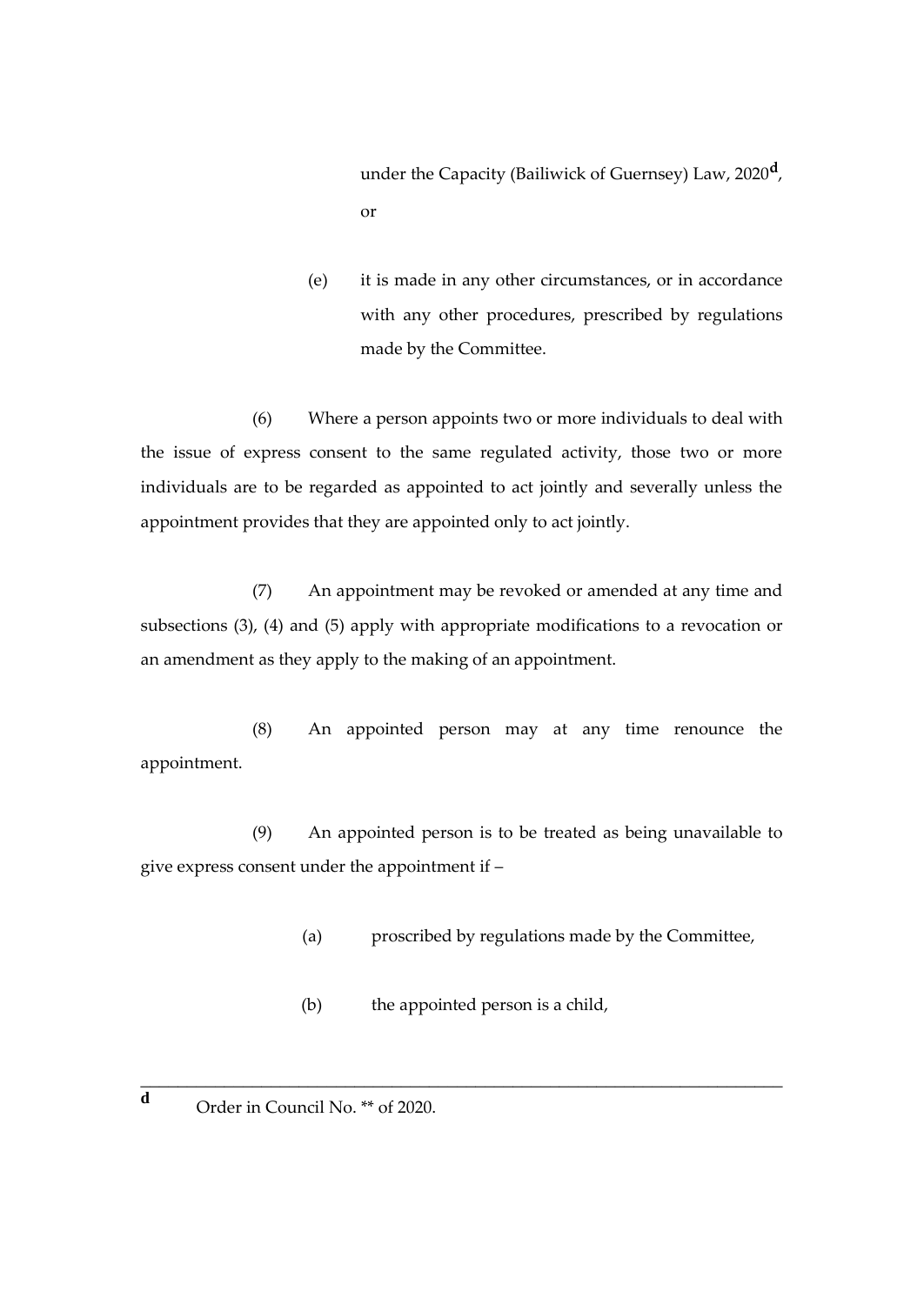- (c) the appointed person is dead or physically or legally incapable of giving express consent,
- (d) it is not reasonably practicable to communicate with the appointed person within the time available if express consent is to be acted upon, or
- (e) the appointed person has renounced the appointment.

# **Competence of guardians of adults.**

**10**. (1) This section applies where a person ("**A**") is the guardian of an adult ("**B**") under any custom or rule of law.

(2) For the avoidance of doubt, A is not competent to do any of the following by virtue only of being the guardian of B –

- (a) to give express consent on behalf of B,
- (b) to appoint one or more persons to represent B after death to deal with the issue of express consent for the purposes of this Law, or
- (c) to otherwise deal with the issue of express consent for B.

#### **Competence of children.**

**11**. (1) Unless shown to the contrary, a child is presumed to be competent for the purposes of this Law if the child is of or over the designated age.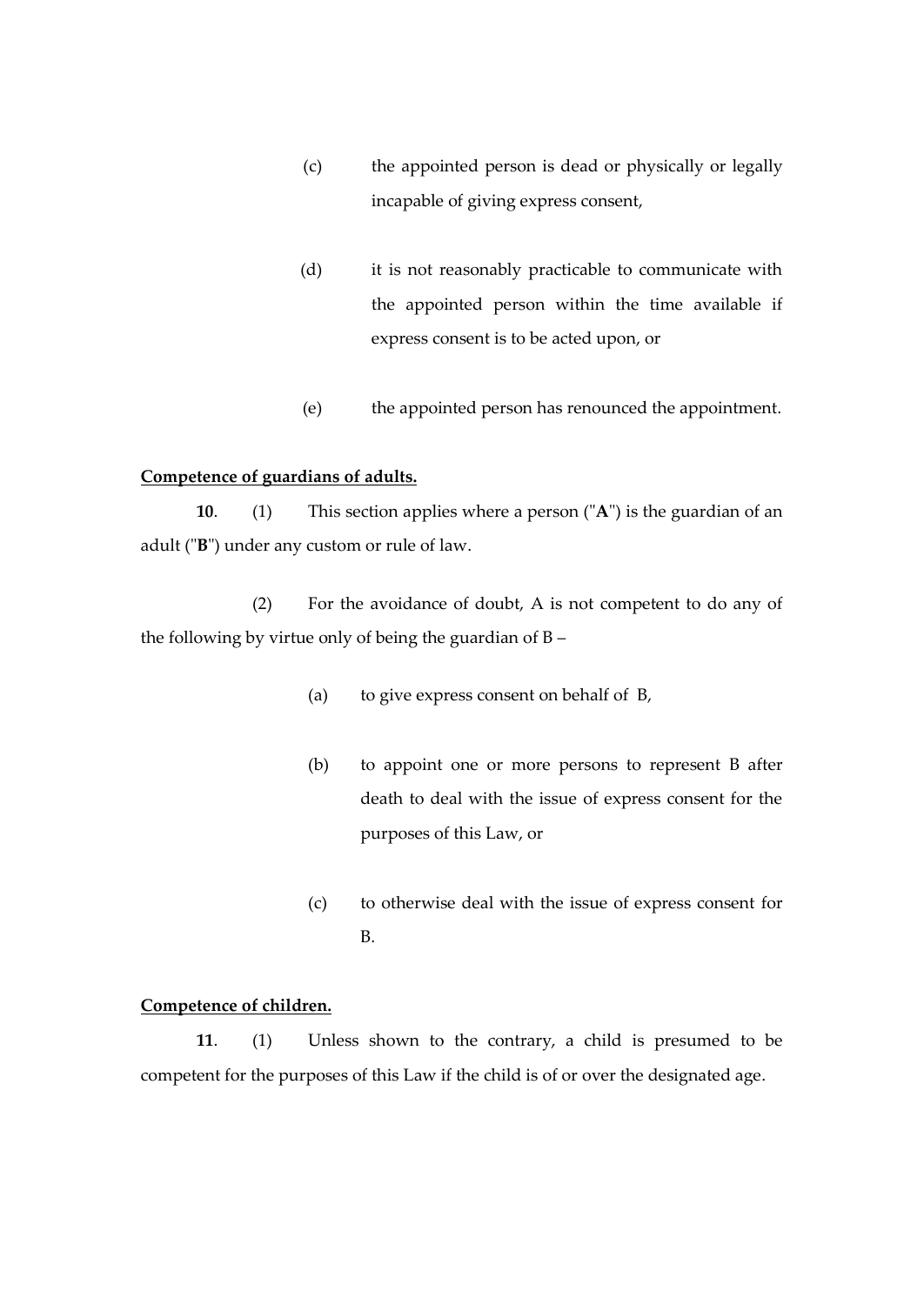(2) Subsection (1) has effect despite any custom, rule of law or provision in any other enactment to the contrary.

(3) In this section –

"**competent**", in relation to any child, means competent –

- (a) to give express consent,
- (b) to appoint one or more persons to represent the child after death to deal with the issue of express consent, or
- (c) to otherwise deal with the issue of express consent, and

#### "**designated age**" means –

- (a) the age of 16 years, or
- (b) any other age prescribed in place of the age in paragraph (a).

#### **Restrictions on consent where post-mortem, etc. may be required.**

**12**. (1) This section applies where a person ("**A**") has died and another person ("**B**") is aware or has reason to believe that Her Majesty's Procureur might require a post-mortem examination to be carried out on A's body or might direct an inquest to be held into A's death.

(2) Where this section applies, B must not give or act on any consent to a regulated activity involving A's body or human tissue from it unless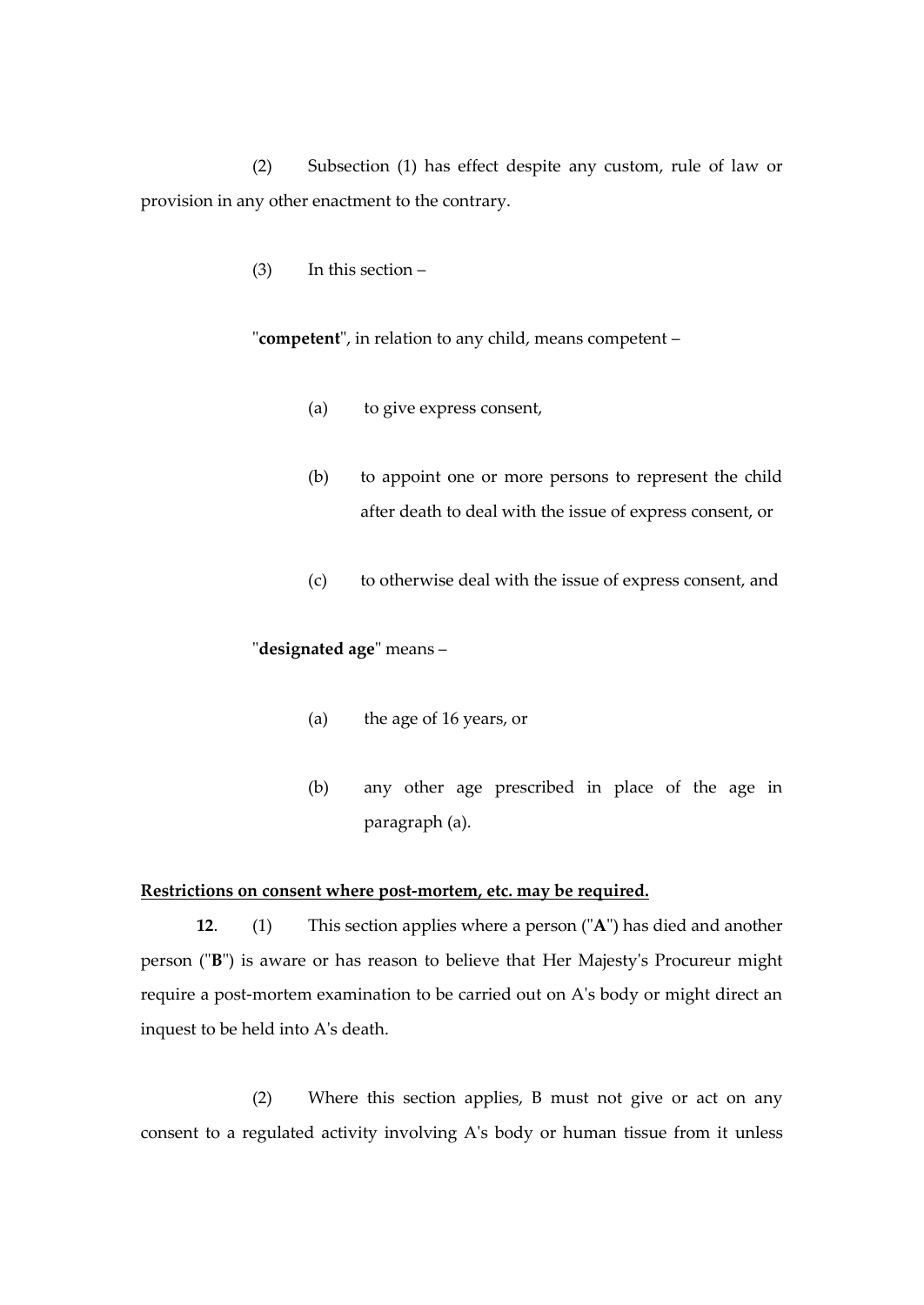authorised by Her Majesty's Procureur.

(3) Subsection (2) has effect despite any other provision to the contrary in this Law.

(4) A person who contravenes or fails to comply with subsection (2) is guilty of an offence and liable on summary conviction or conviction on indictment to a fine not exceeding twice level 5 on the uniform scale.

- (5) Subsection (4) has effect subject to  $-$ 
	- (a) the limits on the criminal jurisdiction of the Court of Alderney imposed by section 13 of the Government of Alderney Law, 2004**<sup>e</sup>** , and
	- (b) the limits on the criminal jurisdiction of the Court of the Seneschal imposed by section 11 of the Reform (Sark) Law, 2008**<sup>f</sup>** .

**<sup>e</sup>** Order in Council No. III of 2005; as amended by Order in Council No. XXII of 2010; No. XI of 2012; No. V of 2014; Alderney Ordinance No. IX of 2016.

**<sup>f</sup>** Order in Council No. V of 2008; amended by Nos. VI and XXVII of 2008; No. XIV of 2010; No. XII of 2011; No. XI of 2014; No. IX of 2016; No. IX of 2017; Sark Ordinance Nos. II and VI of 2015; No. XI of 2017; No. XIII of 2018.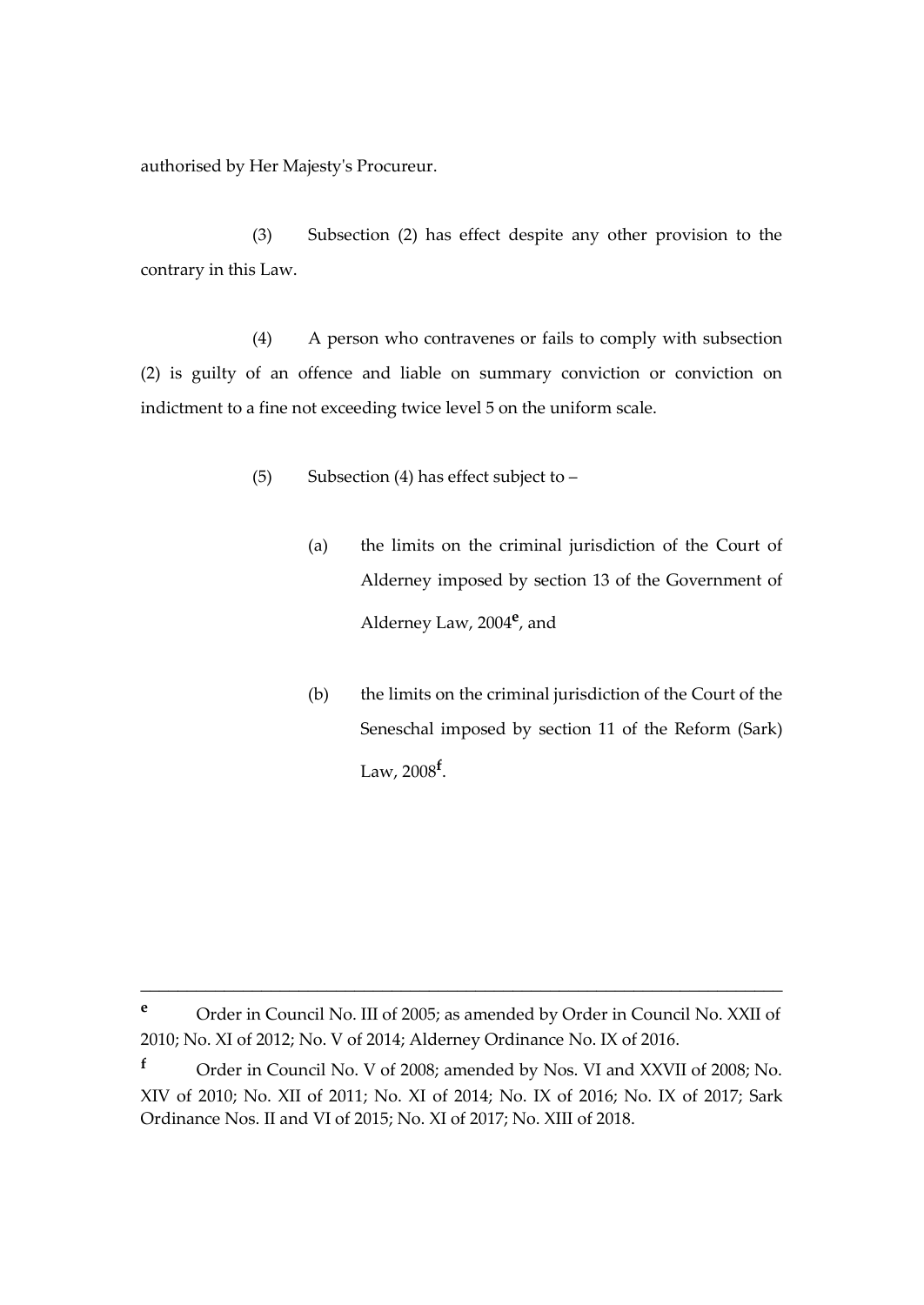#### PART IV

# FURTHER OFFENCES AND PENALTIES

#### **Providing false, deceptive or misleading information.**

- **13**. (1) A person is guilty of an offence if
	- (a) in purported compliance with any condition, requirement or duty imposed under this Law, or
	- (b) otherwise than as mentioned in paragraph (a) but in circumstances where the person knows, or could reasonably be expected to know, that the information would or could be used or relied on by any other person for the purpose of making a determination or carrying out an activity under this Law,

that person does any of the following –

- (i) makes a statement which that person knows or has reasonable cause to believe to be false, deceptive or misleading in a material particular,
- (ii) recklessly makes a statement, dishonestly or otherwise, which is false, deceptive or misleading in a material particular,
- (iii) produces or furnishes, or causes or permits to be produced or furnished, any information which that person knows or has reasonable cause to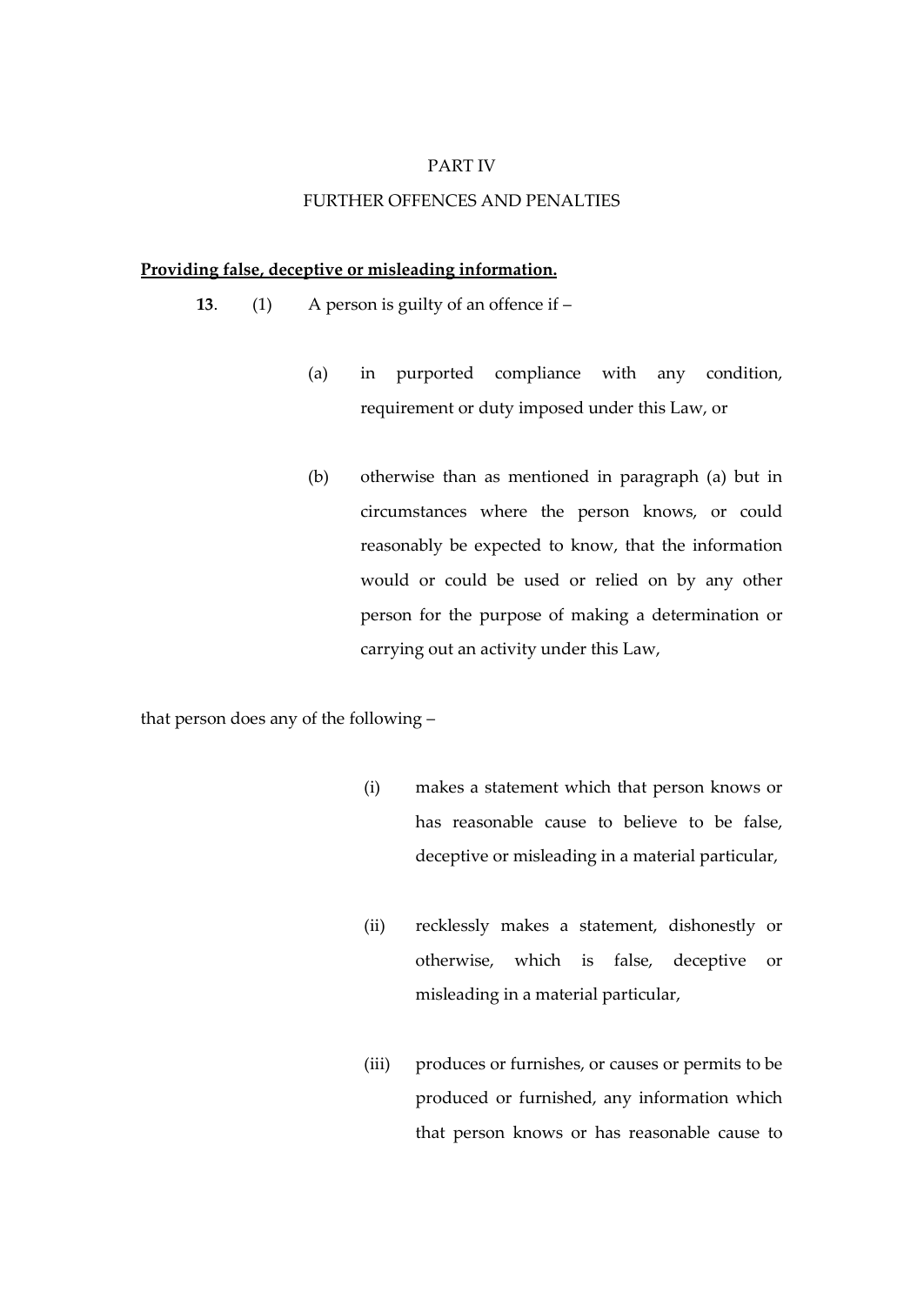believe to be false, deceptive or misleading in a material particular, or

(iv) recklessly produces or furnishes or recklessly causes or permits to be produced or furnished, dishonestly or otherwise, any information which is false, deceptive or misleading in a material particular.

(2) A person guilty of an offence under subsection (1) is liable on summary conviction or conviction on indictment to a fine not exceeding level 3 on the uniform scale.

(3) In subsection (1), "**making a determination or carrying out an activity under this Law**" –

- (a) means any determination or activity required or authorised by any provision of this Law, and
- (b) without limiting the generality of paragraph (a), includes –
	- (i) carrying out a regulated activity,
	- (ii) issuing any certificate required under any provision of this Law, and
	- (iii) determining whether or not there is express or deemed consent in any particular case.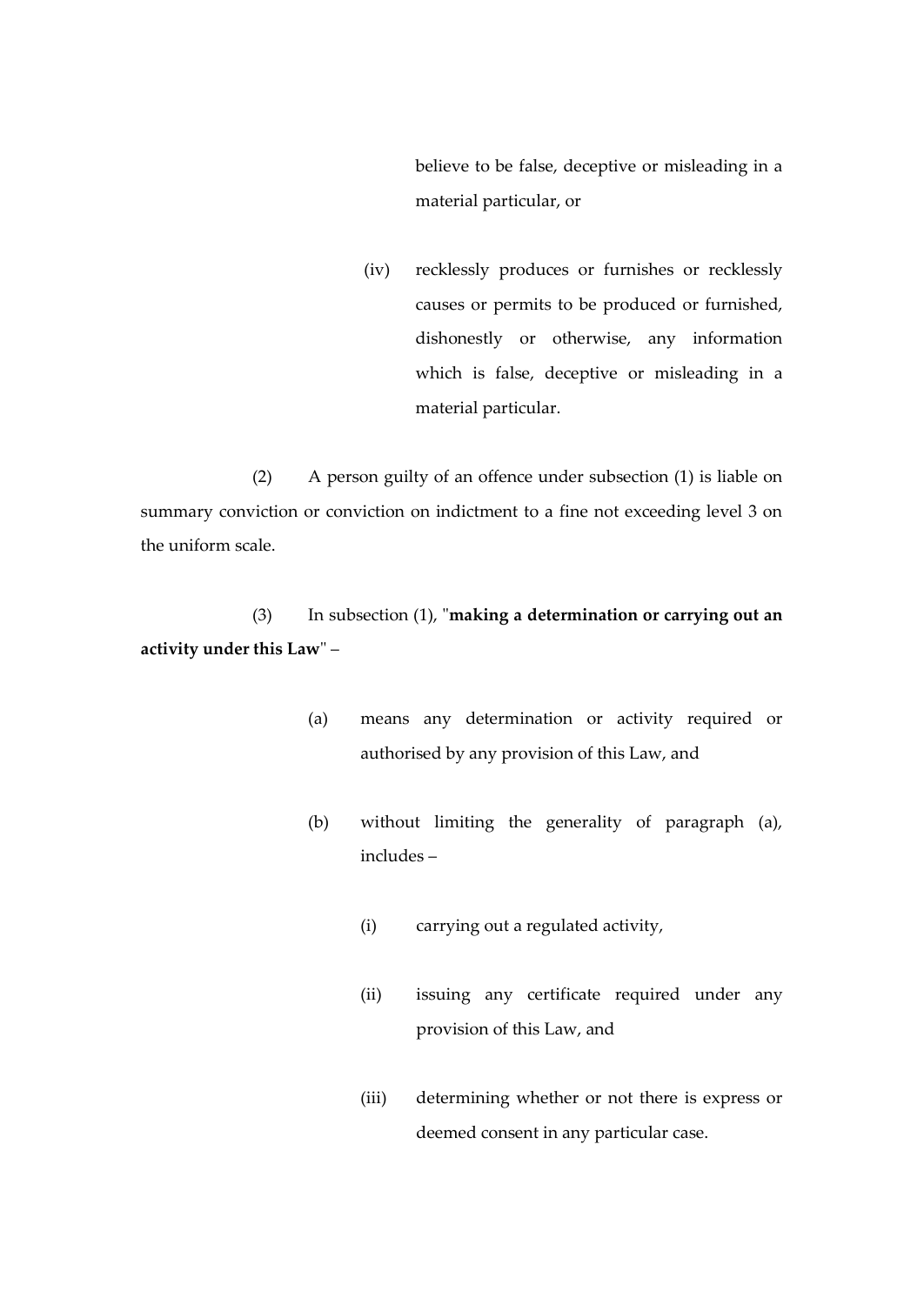#### **General penalty.**

**14**. (1) A person who is guilty of an offence for which no other provision in this Law provides a penalty is liable –

- (a) on summary conviction to imprisonment for a term not exceeding two years, a fine not exceeding twice level 5 on the uniform scale, or both, and
- (b) on conviction on indictment to imprisonment for a term not exceeding two years, a fine, or both.
- (2) Subsection (1)(a) has effect subject to  $-$ 
	- (a) the limits on the criminal jurisdiction of the Court of Alderney imposed by section 13 of the Government of Alderney Law, 2004, and
	- (b) the limits on the criminal jurisdiction of the Court of the Seneschal imposed by section 11 of the Reform (Sark) Law, 2008.

# **Defence of due diligence.**

**15**. (1) In proceedings for an offence under this Law, it is a defence for the defendant ("**A**") to prove that both –

> (a) the commission of the offence was due to a mistake or the reliance on information supplied to A, or to the act or default of another person, an accident or some other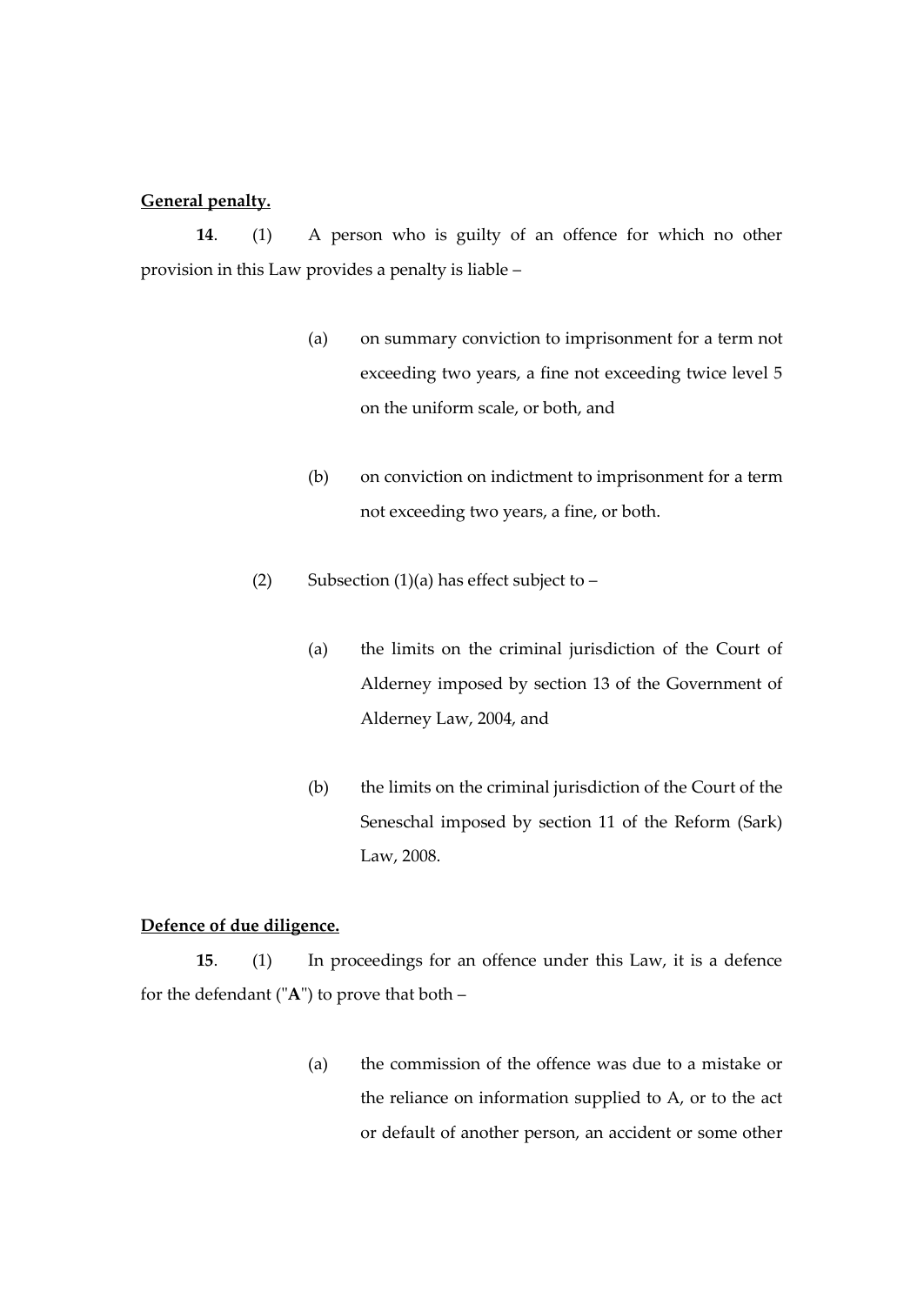#### cause beyond A's control, and

(b) A exercised due diligence and took all reasonable precautions to avoid commission of the offence.

(2) If reliance on the defence provided by subsection (1) involves the allegation that the commission of the offence was due to reliance on information supplied by another person or to the act or default of another person, A is not, without leave of the court, entitled to rely on that defence unless, not less than 7 working days before the hearing, A has served on the prosecutor written notice providing information identifying, or assisting in the identification of, that other person.

(3) This section does not apply to an offence under section 13.

#### **Criminal liability of directors and other officers.**

**16**. (1) Where an offence under this Law is committed by a body corporate, limited partnership with legal personality or foundation and is proved to have been committed with the consent or connivance of, or to be attributable to any neglect on the part of –

- (a) in the case of a body corporate, any director, controller, manager, secretary or other similar officer,
- (b) in the case of a limited partnership with legal personality, any general partner,
- (c) in the case of a foundation, any foundation official, or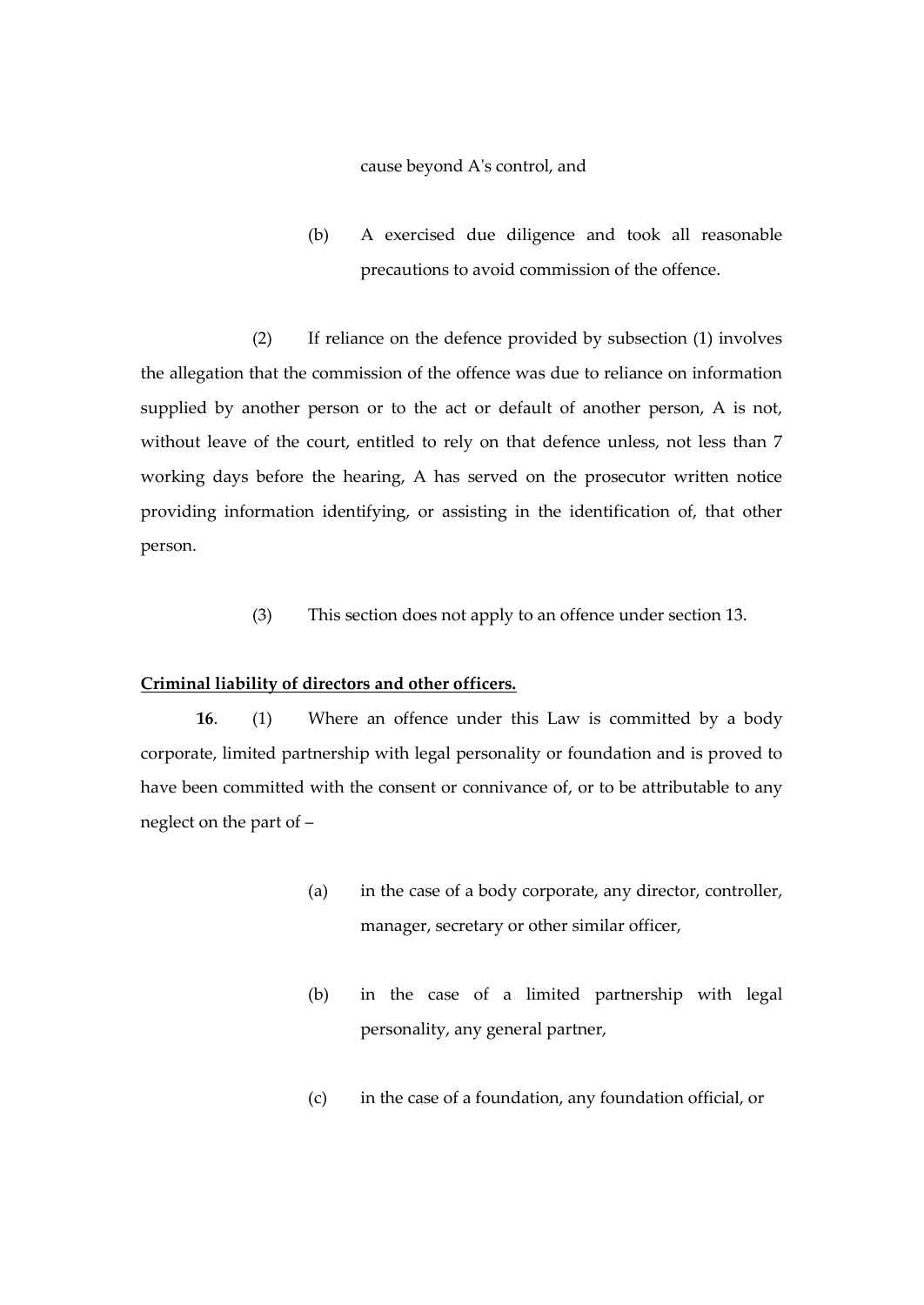(d) any person purporting to act in a capacity described in paragraph (a), (b) or (c),

that person as well as the body corporate, limited partnership or foundation is guilty of the offence and may be proceeded against and punished accordingly.

(2) Where the affairs of a body corporate are managed by its members, subsection (1) applies to a member in connection with the member's functions of management as if the member were a director.

#### **Criminal proceedings against unincorporated bodies.**

**17**. (1) Where an offence under this Law is committed by an unincorporated body and is proved to have been committed with the consent or connivance of, or to be attributable to any neglect on the part of –

- (a) in the case of a partnership (not being a limited partnership with legal personality, or a limited liability partnership incorporated under the Limited Liability Partnerships (Guernsey) Law, 2013**<sup>g</sup>** ), any partner,
- (b) in the case of any other unincorporated body, any officer of that body who is bound to fulfil any duty of which the offence is a breach or, if there is no such officer, any member of the committee or other similar governing body, or

**<sup>g</sup>** Order in Council No. VI of 2014; amended by No. VI of 2017; Ordinance No. XII of 2015; No. IX of 2016 and Ordinance No. XXVII of 2018.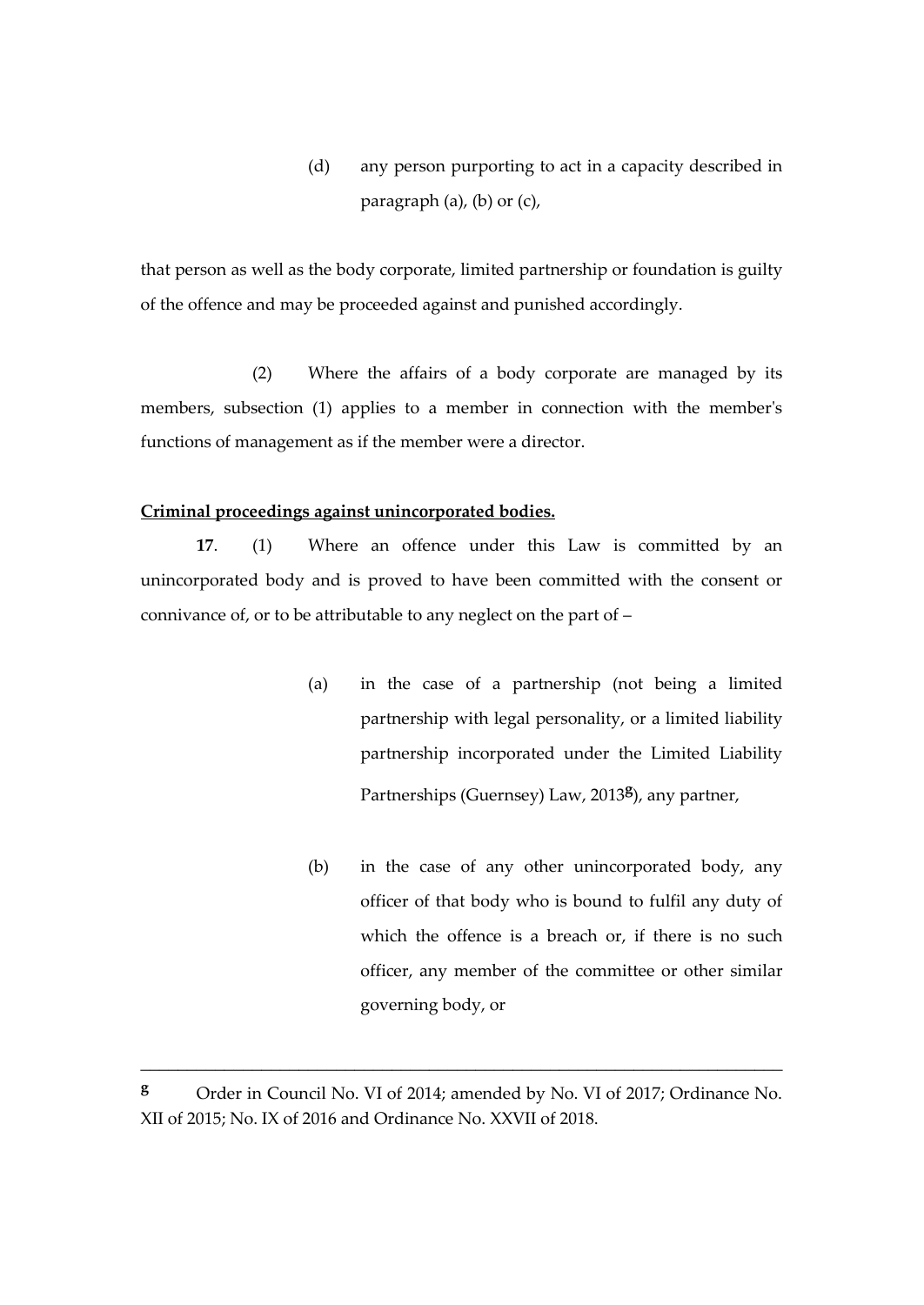(c) any person purporting to act in a capacity described in paragraph (a) or (b),

that person as well as the unincorporated body is guilty of the offence and may be proceeded against and punished accordingly.

(2) Where an offence under this Law is alleged to have been committed by an unincorporated body, proceedings for the offence must, without prejudice to subsection (1), be brought in the name of the body and not in the name of any of its members.

(3) A fine imposed on an unincorporated body on its conviction for an offence under this Law must be paid from the funds of the body.

#### PART V

#### GENERAL AND MISCELLANEOUS

#### **Post-mortem examinations, inquests, etc. excluded from this Law.**

**18**. This Law does not apply to anything done for the purposes of discharging or facilitating the discharge of any function of Her Majesty's Procureur or any court of the Bailiwick in relation to a post-mortem examination or an inquest.

#### **Exclusion of liability**.

**19**. (1) Subject to subsection (2), an authorised person is not liable in damages or personally liable in any civil proceedings in respect of anything done or omitted to be done after the commencement of this Law in the discharge or purported discharge of the authorised person's functions under this Law, unless the thing was done or omitted to be done in bad faith.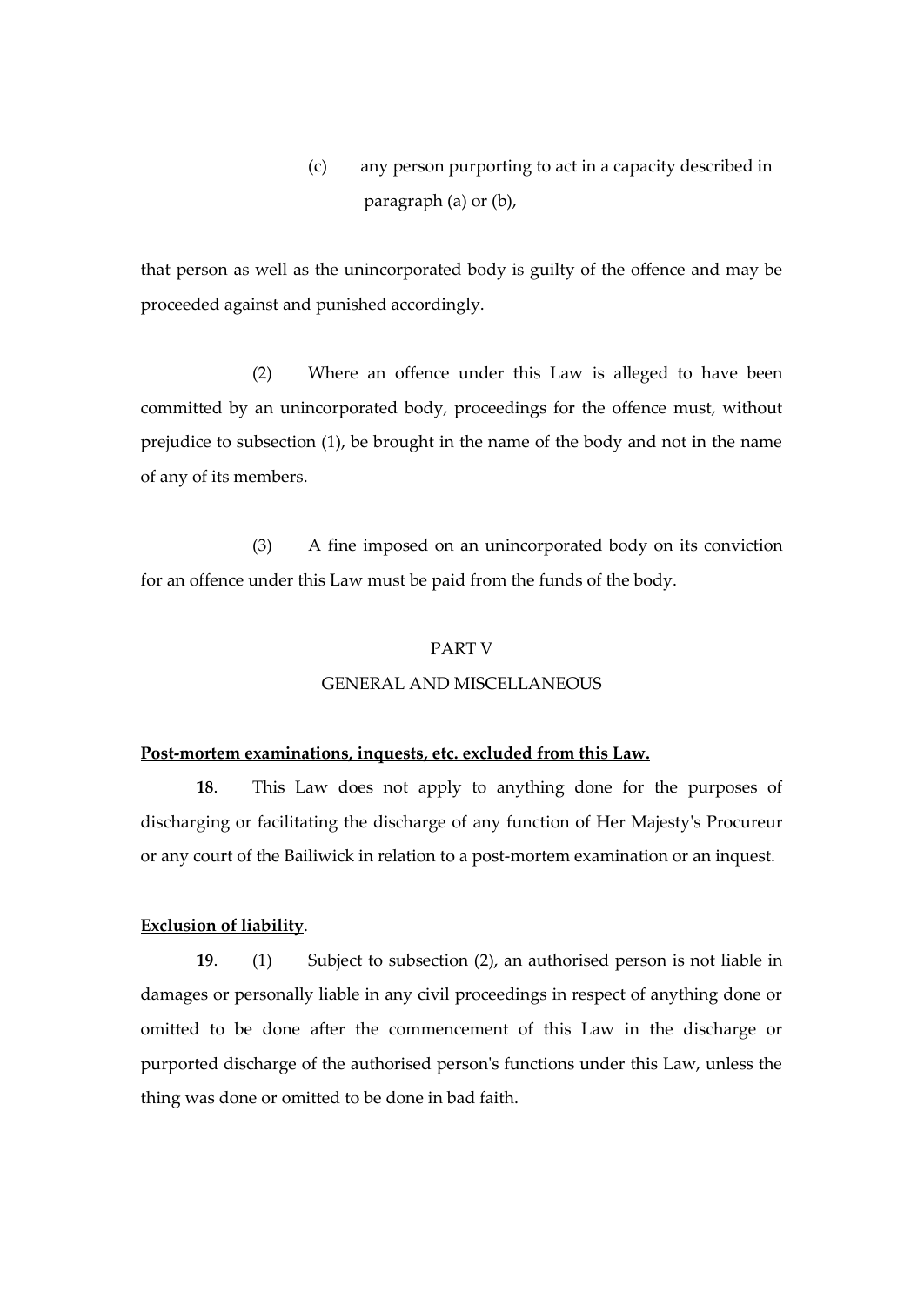(2) Subsection (1) does not apply so as to prevent an award of damages in respect of the act or omission on the ground that it was unlawful as a result of section 6(1) of the Human Rights (Bailiwick of Guernsey) Law, 2000**<sup>h</sup>** .

#### **Codes of practice and guidance.**

**20.** (1) The Committee may issue a code of practice for the purposes of this Law and, in particular (but without limitation) –

- (a) for the guidance of any person acting under this Law in connection with any regulated activity, or
- (b) with respect to any other matter that the Committee considers appropriate.

(2) A person must have regard to any relevant code when acting under this Law.

(3) Subsection (4) applies where it appears to a court or tribunal, when conducting any civil or criminal proceedings, that either or both of the following are relevant to a question arising in those proceedings –

- (a) any provision of a code, or
- (b) a failure to comply with any provision of a code.

**<sup>h</sup>** Order in Council No. XIV of 2000; as amended by Order in Council No. I of 2005; Ordinance No. XXXVII of 2001; No. XXXIII of 2003; No. XX of 2015; No. IX of 2016; No. XXVI of 2018; and G.S.I. No. 27 of 2006.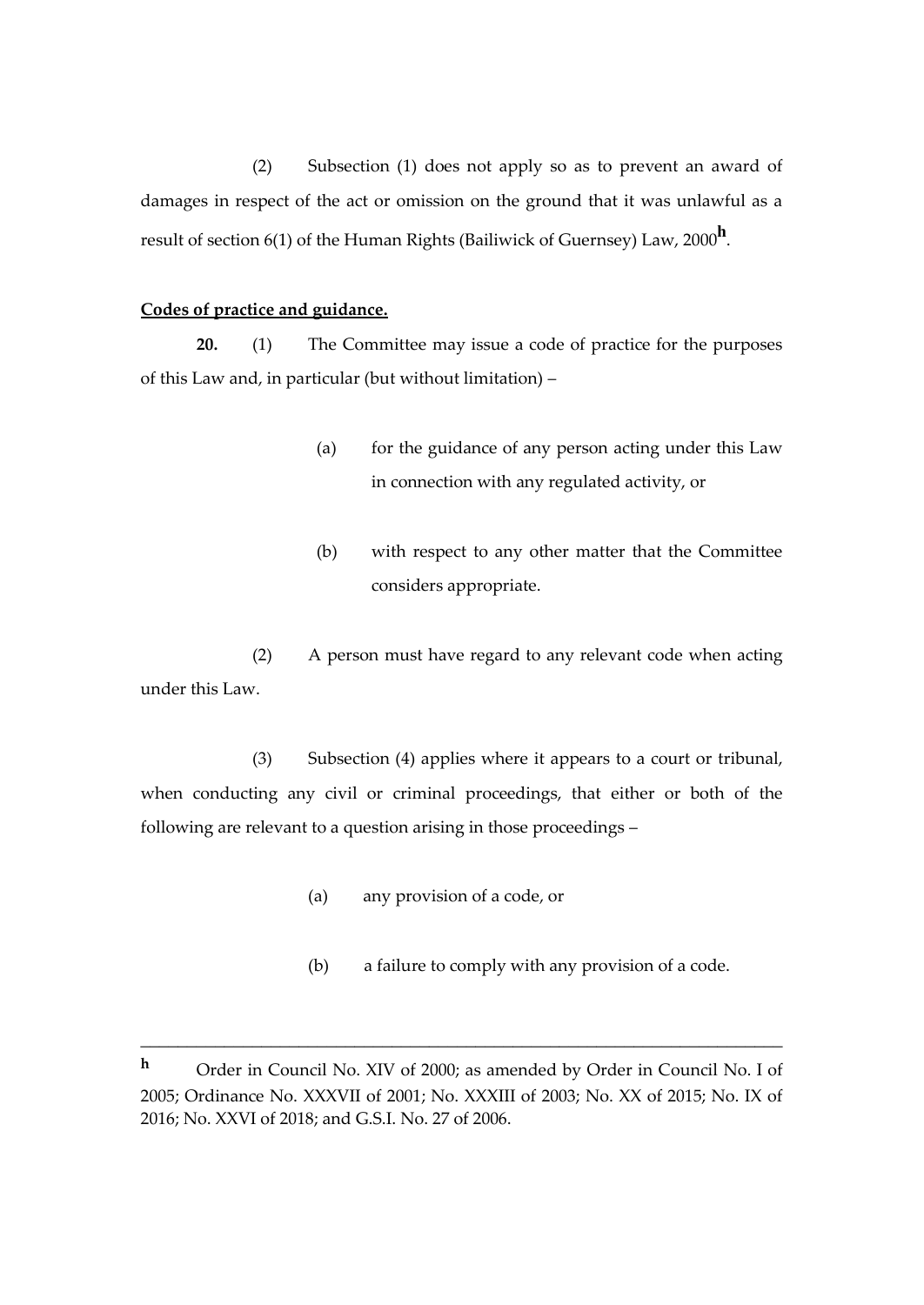- (4) Where this subsection applies
	- (a) failure to comply with a relevant provision of a code issued under this section may be relied upon as tending to establish liability in those proceedings, and
	- (b) compliance with a relevant provision of such a code may be relied upon as tending to negative liability in those proceedings.

(5) Section 20 of the Interpretation and Standard Provisions (Bailiwick of Guernsey) Law, 2016**<sup>i</sup>** applies with all necessary modifications to a code as that provision applies to regulations made under this Law.

(6) Before issuing, amending or revoking a code, the Committee must consult stakeholders in a manner that the Committee considers appropriate.

(7) The Committee must publish a code and any amendment or revocation of it in a manner that the Committee considers appropriate to bring it to the attention of stakeholders.

(8) With a view to securing compliance with this Law, including any code, the Committee may issue guidance on any matter it considers appropriate.

- (9) In this section –
- **<sup>i</sup>** Order in Council No. V of 2018; as amended by Ordinances No. XXII and XXVI of 2018.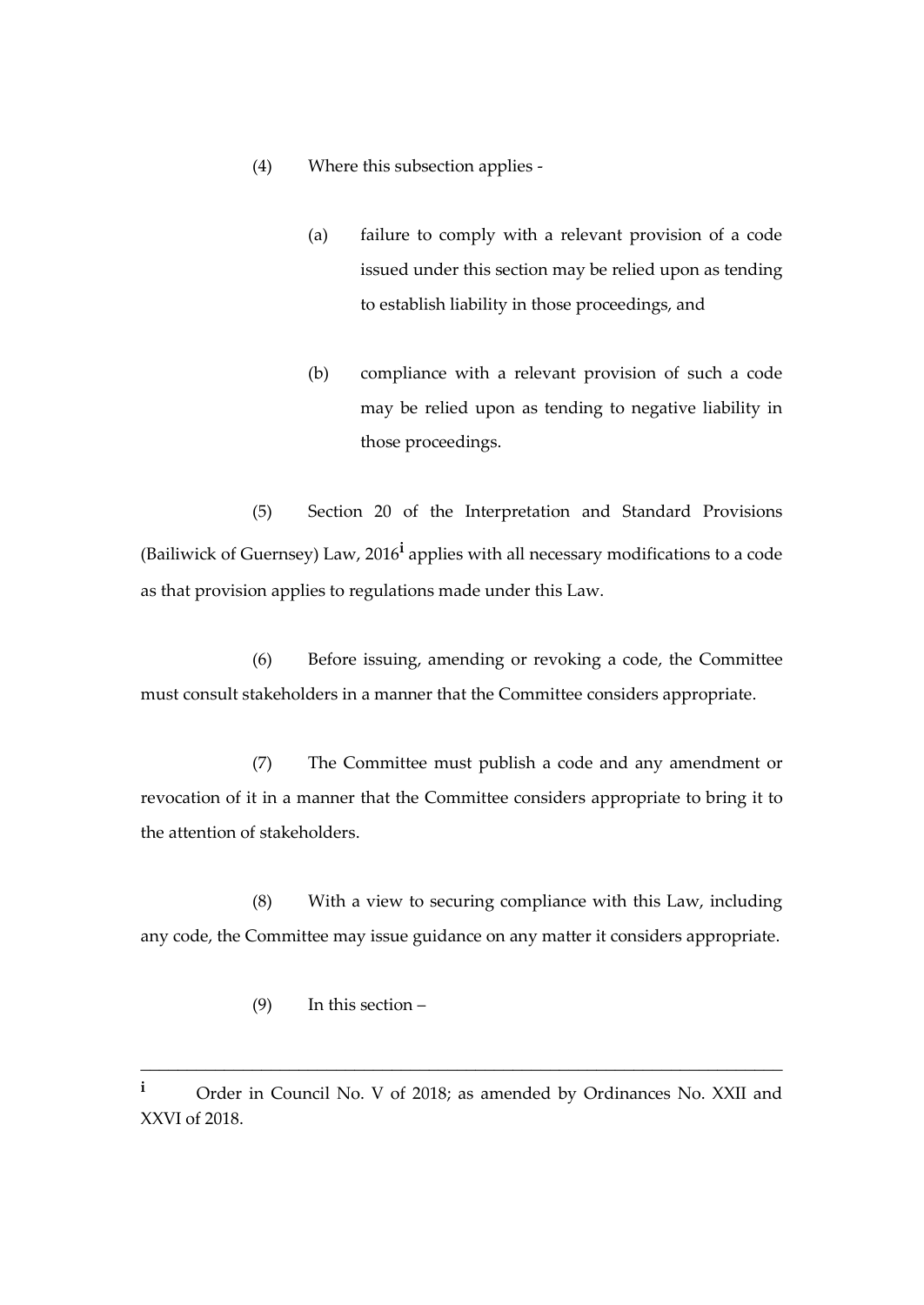"**code**" means a code of practice issued under subsection (1), and

"**stakeholders**", in relation to a code, means bodies or persons likely to be concerned with or affected by the provisions of the code.

#### **General power to make Ordinances.**

**21**. (1) The States of Deliberation may by Ordinance make any provision that the States considers appropriate for the purpose of giving effect to this Law.

(2) Without limiting the generality of subsection (1), the States of Deliberation may make an Ordinance for all or any of the following purposes –

- (a) further regulating any regulated activity,
- (b) exempting any regulated activity from a provision of this Law, and
- (c) prescribing or otherwise providing for any matter required or authorised to be prescribed or otherwise provided for by any provision of this Law.
- (3) Subject to subsection  $(4)$ , an Ordinance may-
	- (a) provide for the creation, trial (summarily or on indictment) and punishment of offences,
	- (b) give any function to any committee of the States of Guernsey, the States of Alderney, the Chief Pleas of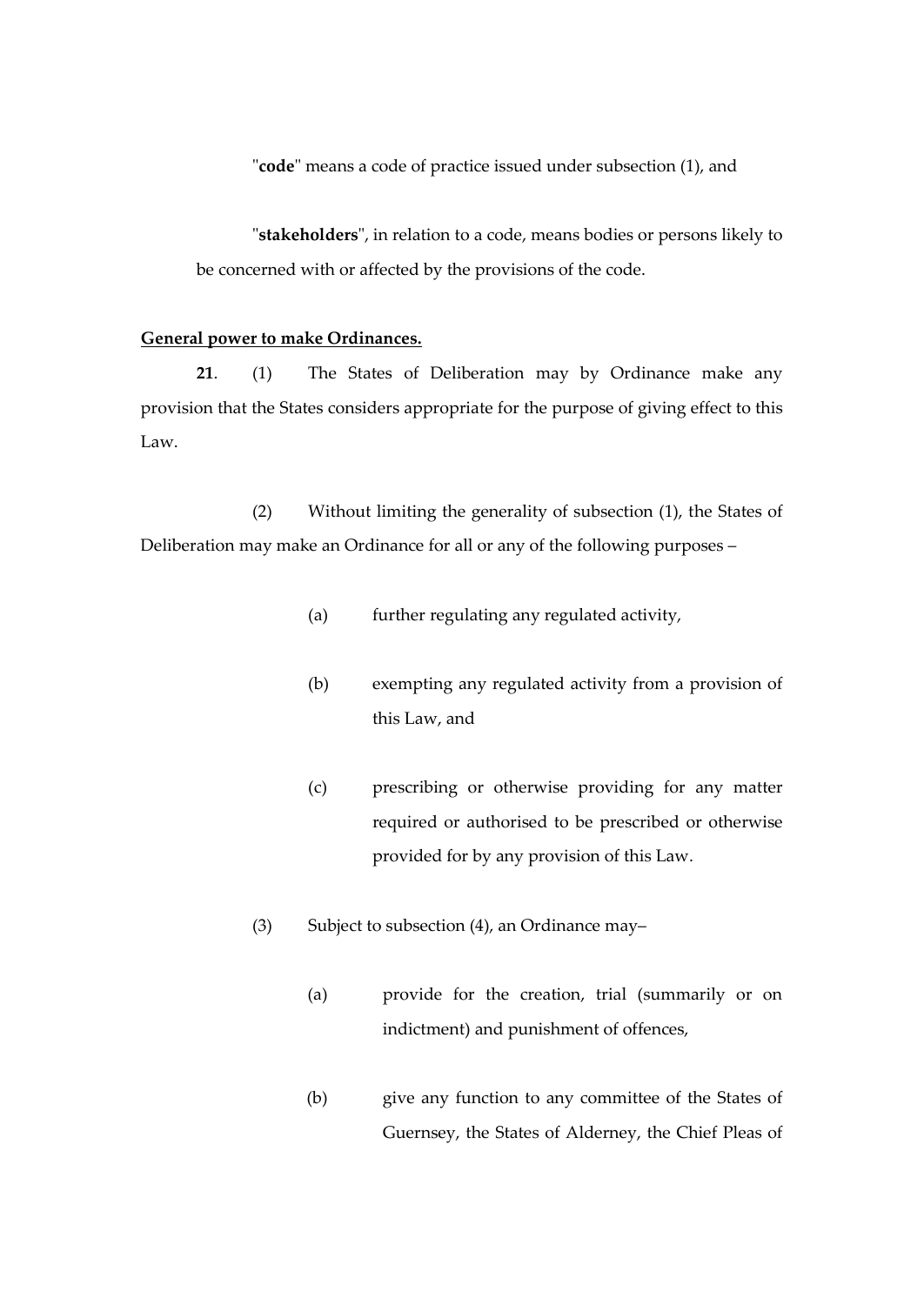Sark or any other person,

- (c) empower any committee of the States of Guernsey, the States of Alderney, the Chief Pleas of Sark or any other person to –
	- (i) make subordinate legislation, or
	- (ii) issue a code of practice or guidance,
- (d) provide that no liability is to be incurred by any person in respect of anything done or omitted in the discharge or purported discharge of the person's functions under this Law unless the thing is done or omitted in bad faith,
- (e) repeal, replace, amend, extend, adapt, modify or disapply any rule of custom or law, and
- (f) make any such provision to any extent that might be made by Projet de Loi, but may not provide that a person is to be guilty of an offence as a result of any retrospective effect of the Ordinance.
- (4) An Ordinance may not
	- (a) provide for offences to be triable only on indictment, or
	- (b) authorise the imposition –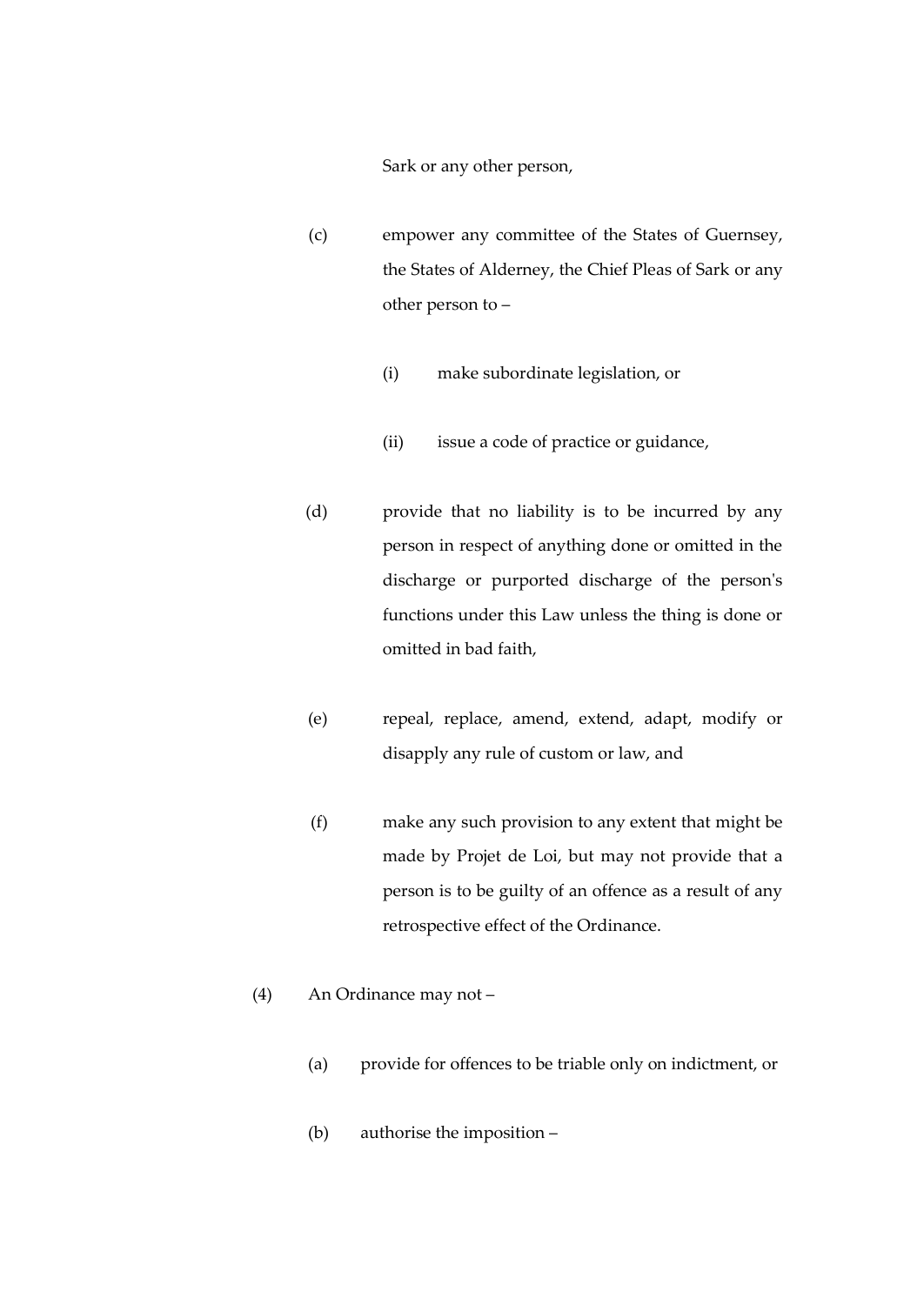- (i) on summary conviction, of imprisonment for a term exceeding 12 months, or a fine exceeding level 5 on the uniform scale, or
- (ii) on conviction on indictment, of imprisonment for a term exceeding two years.

(5) Before recommending that the States of Deliberation agree to make an Ordinance under this Law, the Committee must consult –

- (a) in the case of an Ordinance having effect in Alderney, the Policy & Finance Committee of the States of Alderney, and
- (b) in the case of an Ordinance having effect in Sark, the Policy and Finance Committee of the Chief Pleas of Sark,

in relation to the terms of the proposed Ordinance; but a failure to comply with this subsection does not invalidate any Ordinance made under this Law.

- (6) An Ordinance made under this Law ceases to have effect
	- (a) in Alderney if, within the period of four months immediately following the approval date, the States of Alderney resolve to disapprove its application to Alderney, and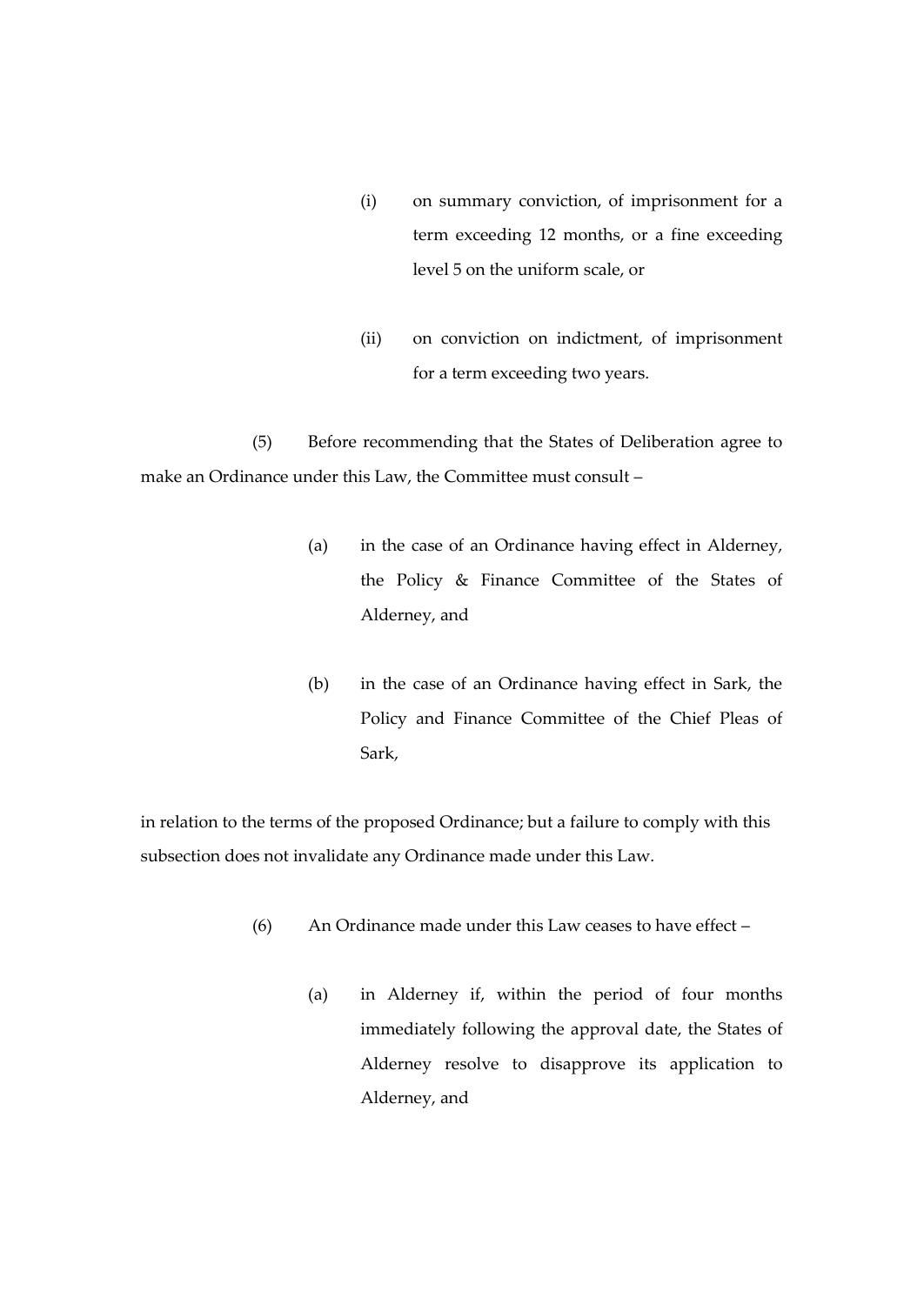(b) in Sark if, at the first or second meeting of the Chief Pleas of Sark following the approval date, the Chief Pleas resolve to disapprove its application to Sark.

(7) If the States of Alderney or the Chief Pleas of Sark resolve to disapprove the application of an Ordinance in accordance with subsection (6), the Ordinance ceases to have effect in Alderney or (as the case may be) Sark, but without prejudice to –

- (a) anything done under the Ordinance in Alderney or (as the case may be) Sark, or
- (b) the making of a new Ordinance having effect in Alderney or (as the case may be) Sark.

(8) In this section, "**approval date**", in relation to an Ordinance, means the date on which the Ordinance is approved by the States of Deliberation.

# **Power to amend Law by Ordinance.**

**22.** The States of Deliberation may by Ordinance amend or substitute all or any of the following provisions of this Law –

- (a) Table 1 in section 6,
- (b) section 7,
- (c) Table 2 in section 8,
- (d) section 9,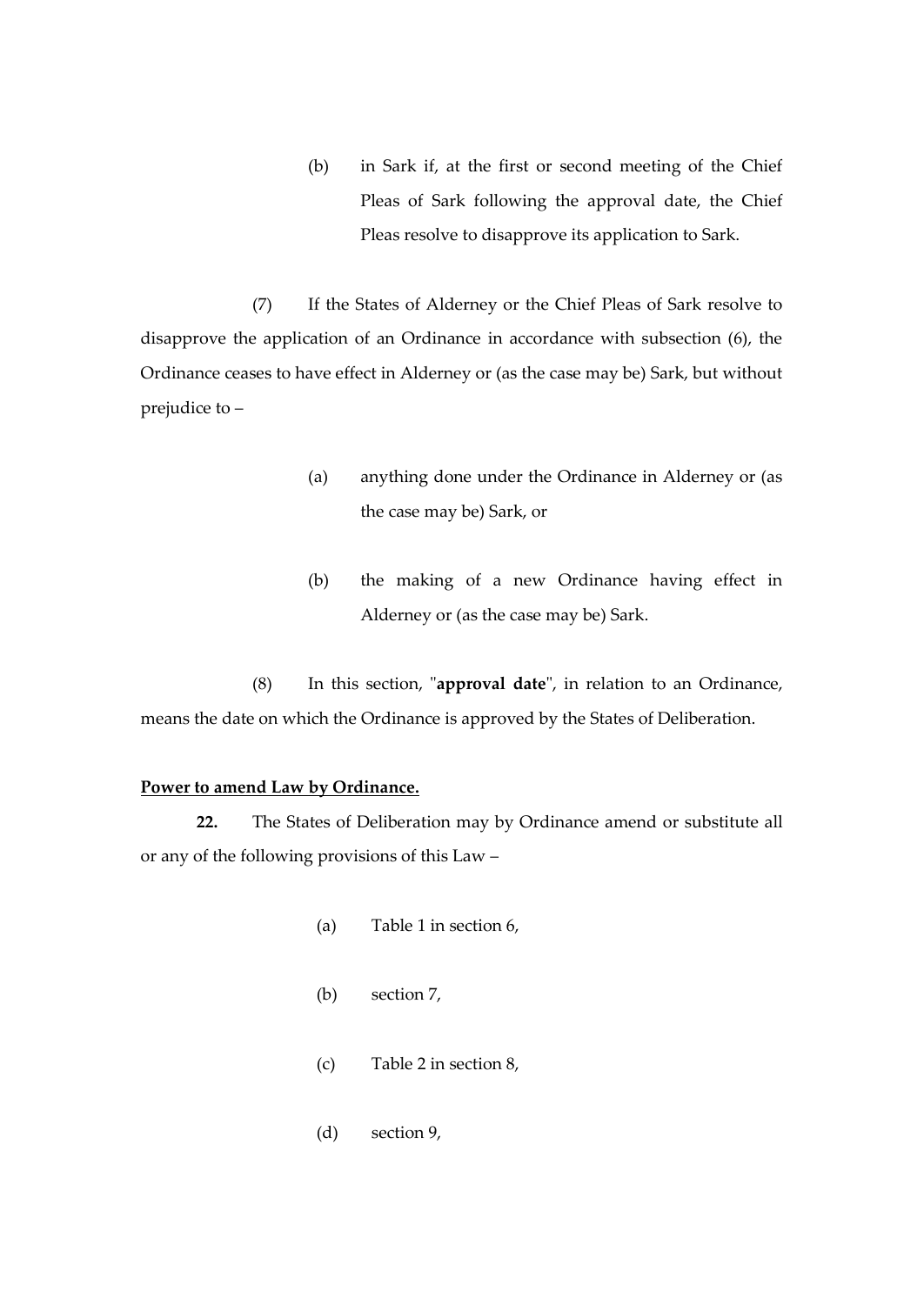- (e) section 24, and
- (f) section 25.

#### **Power to make regulations.**

**23**. (1) The Committee may make regulations for all or any of the following purposes –

- (a) registering, recognising, confirming or otherwise giving effect to –
	- (i) the giving of express consent to a regulated activity, or
	- (ii) a decision not to consent to a regulated activity,
- (b) charging fees for the provision or issue of any report or certificate or the exercise or performance of any other function under this Law, or
- (c) prescribing or otherwise providing for any matter required or authorised, by any provision of this Law or any Ordinance made under it, to be prescribed or provided for by regulations.
- (2) Regulations made under subsection (1)(b) may
	- (a) specify who must pay the fee to whom,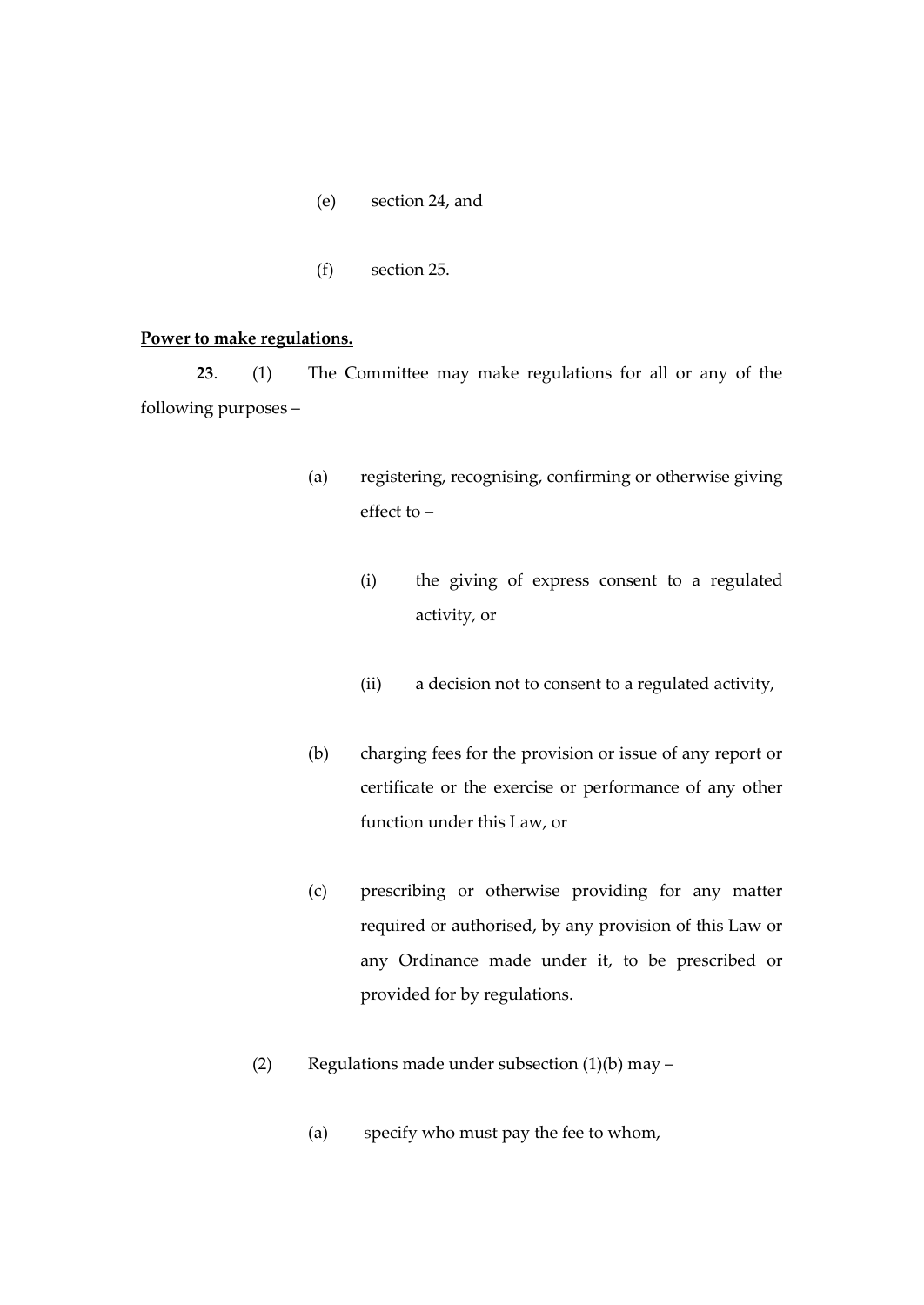- (b) specify the fee payable or a method by which the fee payable must be calculated, and
- (c) specify the manner and time in which the fee must be paid.

(3) Before making any regulations under this Law, the Committee must consult –

- (a) in the case of regulations having effect in Alderney, the Policy & Finance Committee of the States of Alderney, and
- (b) in the case of regulations having effect in Sark, the Policy and Finance Committee of the Chief Pleas of Sark,

in relation to the terms of the proposed regulations; but a failure to comply with this subsection does not invalidate any regulations made under this Law.

- (4) Regulations made under this Law cease to have effect
	- (a) in Alderney if, within the period of four months immediately following the relevant date, the States of Alderney resolve to disapprove the application of those regulations to Alderney, and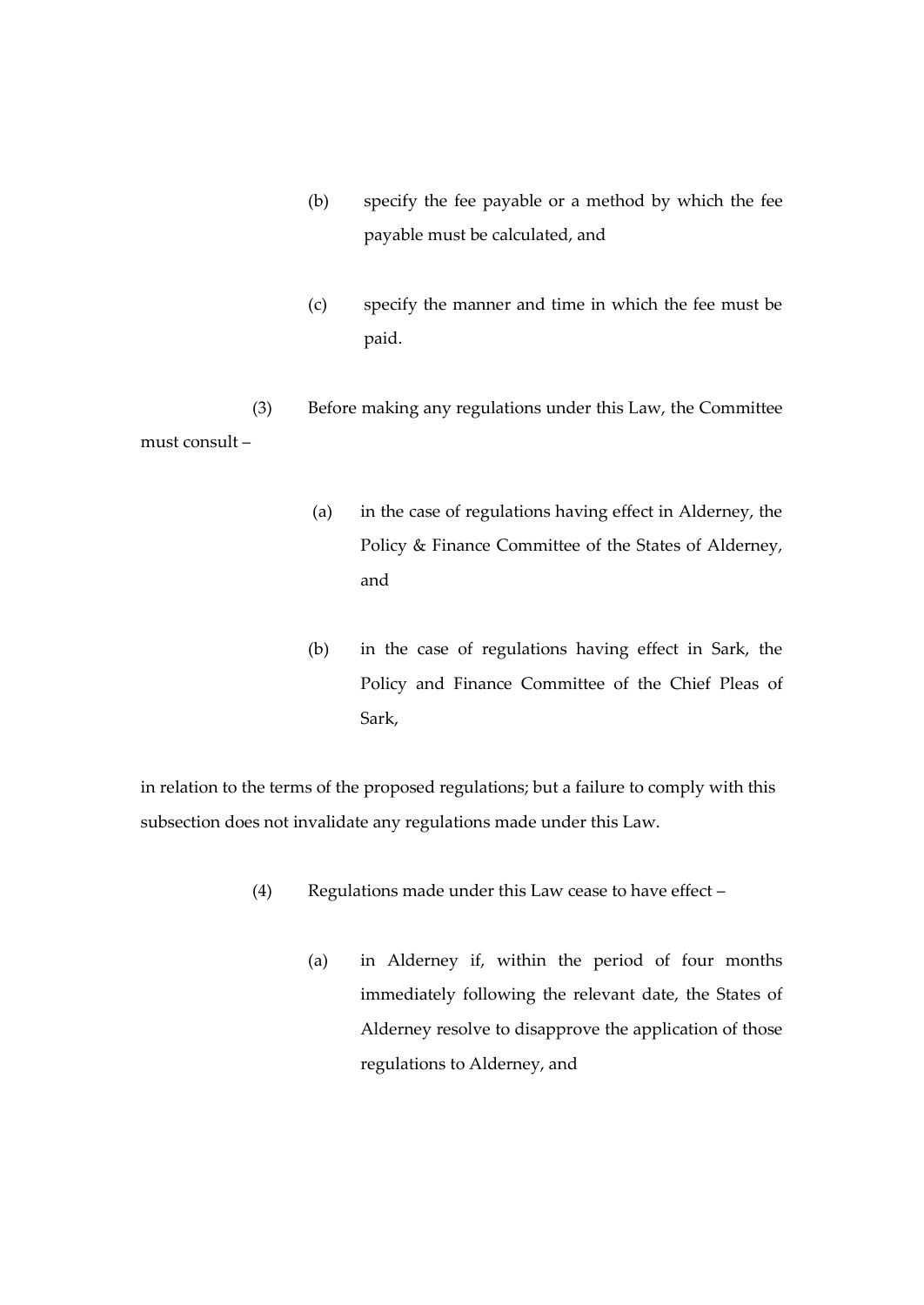(b) in Sark if, at the first or second meeting of the Chief Pleas of Sark following the relevant date, the Chief Pleas resolve to disapprove the application of those regulations to Sark.

(5) If the States of Alderney or the Chief Pleas of Sark resolve to disapprove the application of any regulations in accordance with subsection (6), those regulations ceases to have effect in Alderney or (as the case may be) Sark, but without prejudice to –

- (a) anything done under those regulations in Alderney or (as the case may be) Sark, or
- (b) the making of new regulations having effect in Alderney or (as the case may be) Sark.

(6) Regulations made under this Law must be laid before a meeting of the States of Deliberation as soon as possible and, if at that or the next meeting the States resolve to annul them, these regulations cease to have effect without prejudice to anything done under them or to the making of new regulations.

(7) In this section, "**relevant date**", in relation to any regulations, means the date on which those regulations are made by the Committee.

#### **Meaning of "excepted adult"**.

**24**. (1) A deceased adult is an excepted adult for the purposes of this Law only if –

(a) throughout all or the majority of the designated period,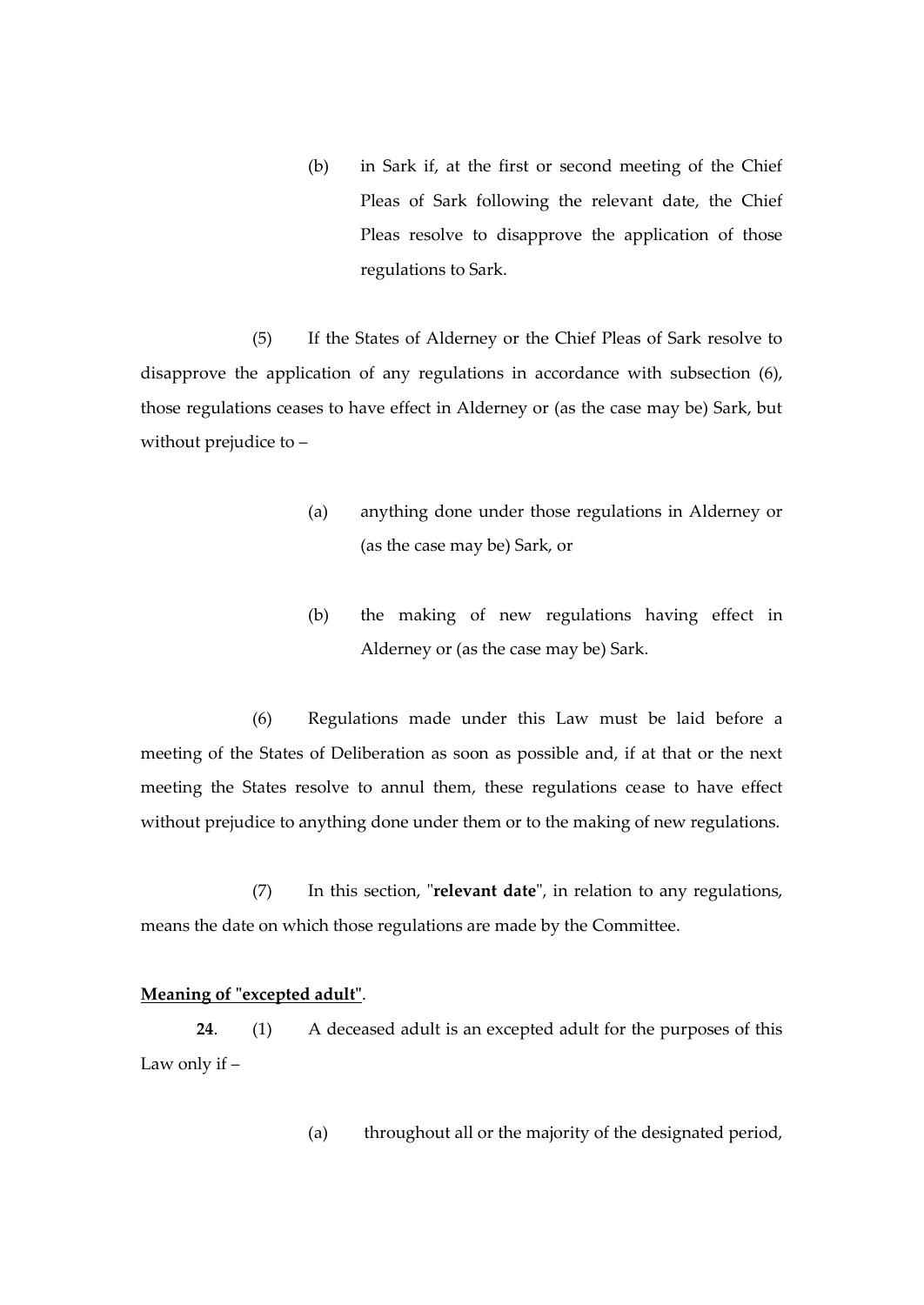the adult had lacked capacity to understand the notion that consent to a regulated activity can be deemed to be given, or

(b) the adult had not been ordinarily resident in the Bailiwick for the designated period.

(2) The Committee may make regulations prescribing circumstances in which a person is to be regarded to be, or not to be, ordinarily resident in the Bailiwick for the purposes of this section.

(3) In this section,"**the designated period**" means the period of 12 months immediately before dying.

# **Meaning of "qualifying relationship"**.

**25**. (1) For the purposes of express consent to a regulated activity, a person ("**A**") stands in a qualifying relationship to another person ("**B**") in any of the following circumstances –

- (a) A is a spouse or civil partner of B,
- (b) A is a parent or child of B,
- (c) A is a brother or sister of B,
- (d) A is a grandparent or grandchild of B,
- (e) A is the brother or sister of a parent of B,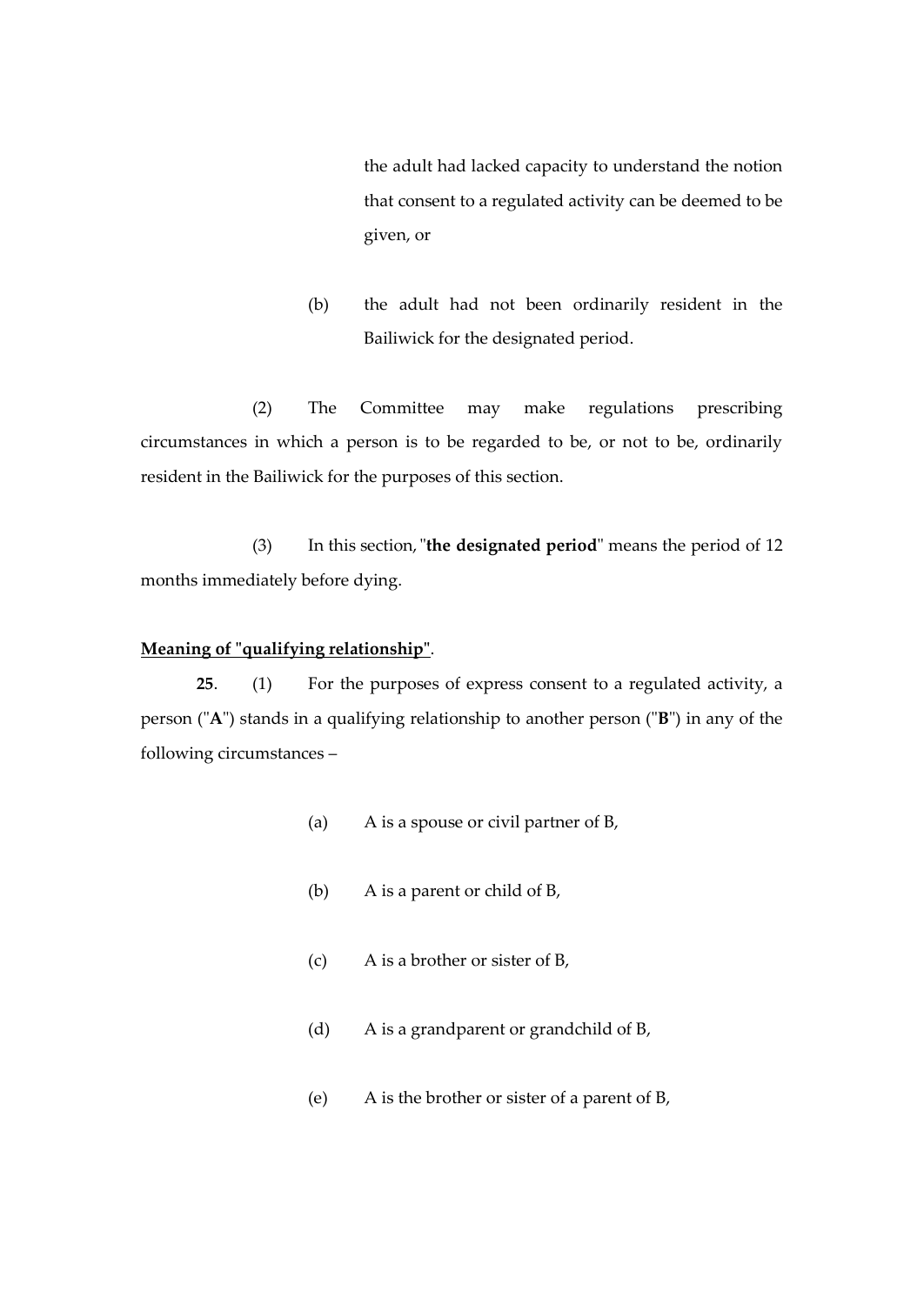- (f) B is the brother or sister of a parent of  $A$ ,
- (g) A is the stepfather or stepmother of B,
- (h) A is a long standing friend of B,
- (i) B is living in the care of A pursuant to an order made under section 14 of the Children (Guernsey and Alderney) Law, 2008**<sup>j</sup>** or section 13 of the Children (Sark) Law, 2016**<sup>k</sup>** , as the case may be,
- (j) A is the guardian of B under any custom or rule of law, or
- (k) any other circumstances prescribed by regulations made by the Committee.

(2) For the purposes of subsection (1), a relationship of the whole blood includes a relationship of the half-blood.

(3) For the purposes of subsection (1)(a), A is a "**civil partner**" of B

if –

**<sup>j</sup>** Order in Council No. XIV of 2009; amended by No. XI of 2009 and No. VI of 2016; Ordinance No. XLVIII of 2009, Nos. IX and XX of 2016 and No. VI of 2017.

**<sup>k</sup>** Order in Council No. VIII of 2016; amended by Guernsey Ordinance No. IX of 2016; Sark Ordinance No. I of 2017.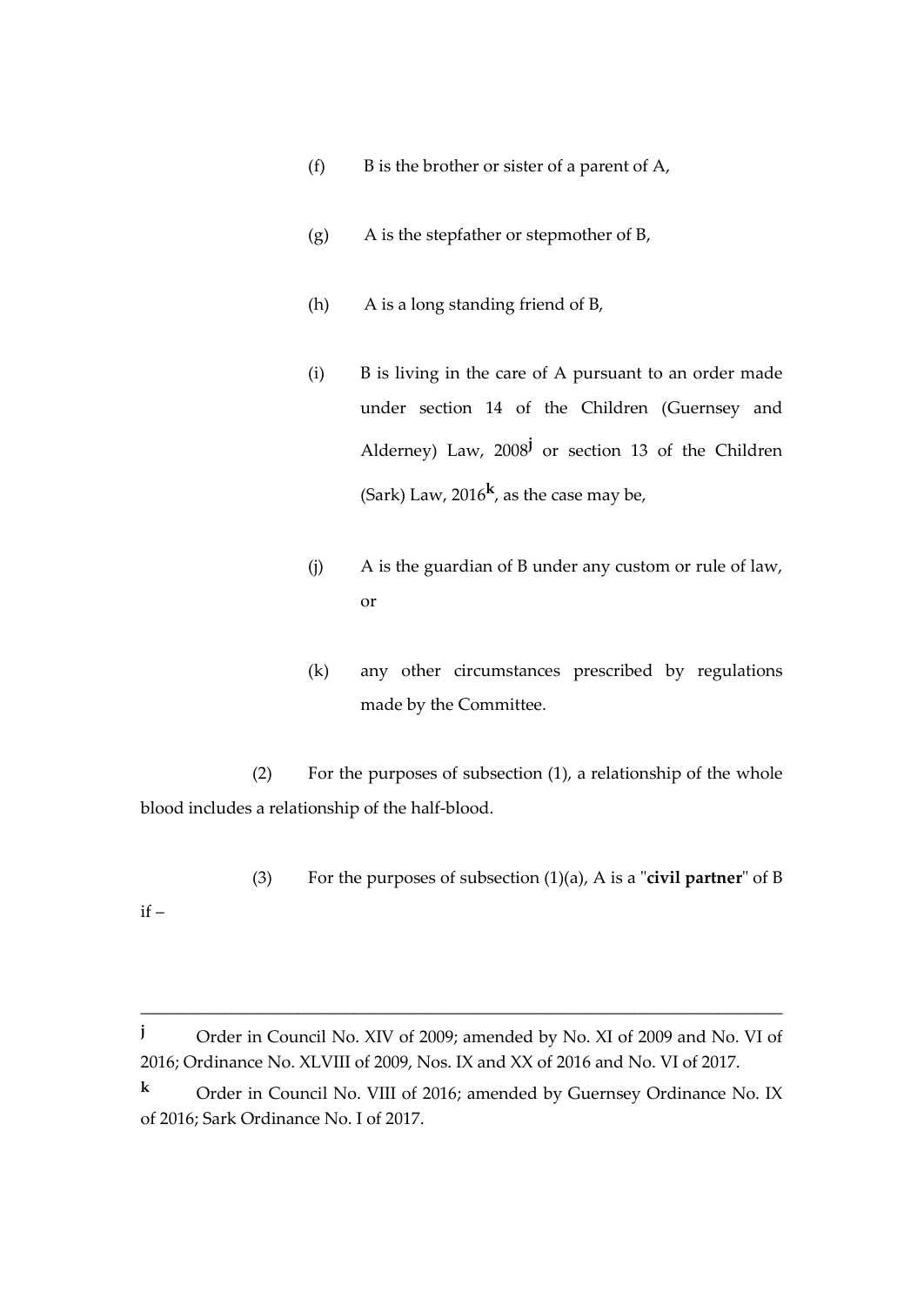- (a) A and B are in a civil partnership which exists under or by virtue of the Civil Partnership Act 2004**<sup>l</sup>** or equivalent legislation in force anywhere in the British Islands,
- (b) A and B are in a same sex relationship registered outside the British Islands which is entitled to be treated as a civil partnership under the Civil Partnership Act 2004 or equivalent legislation in force anywhere in the British Islands, or
- (c) A is living with B as an unmarried partner (whether same sex or not) in a relationship akin to marriage or a civil partnership (within the meaning of paragraph (a) or (b)) and neither of them is a spouse or civil partner (within the meaning of this definition) of any other person.

# **Human tissue from a body.**

**26**. In this Law –

(a) a reference to human tissue from the body of a living person is a reference to human tissue from the body of a person who is alive at the point of the separation of the human tissue from the body,

<sup>&</sup>lt;sup>1</sup> An Act of Parliament (Chapter 33 of 2004).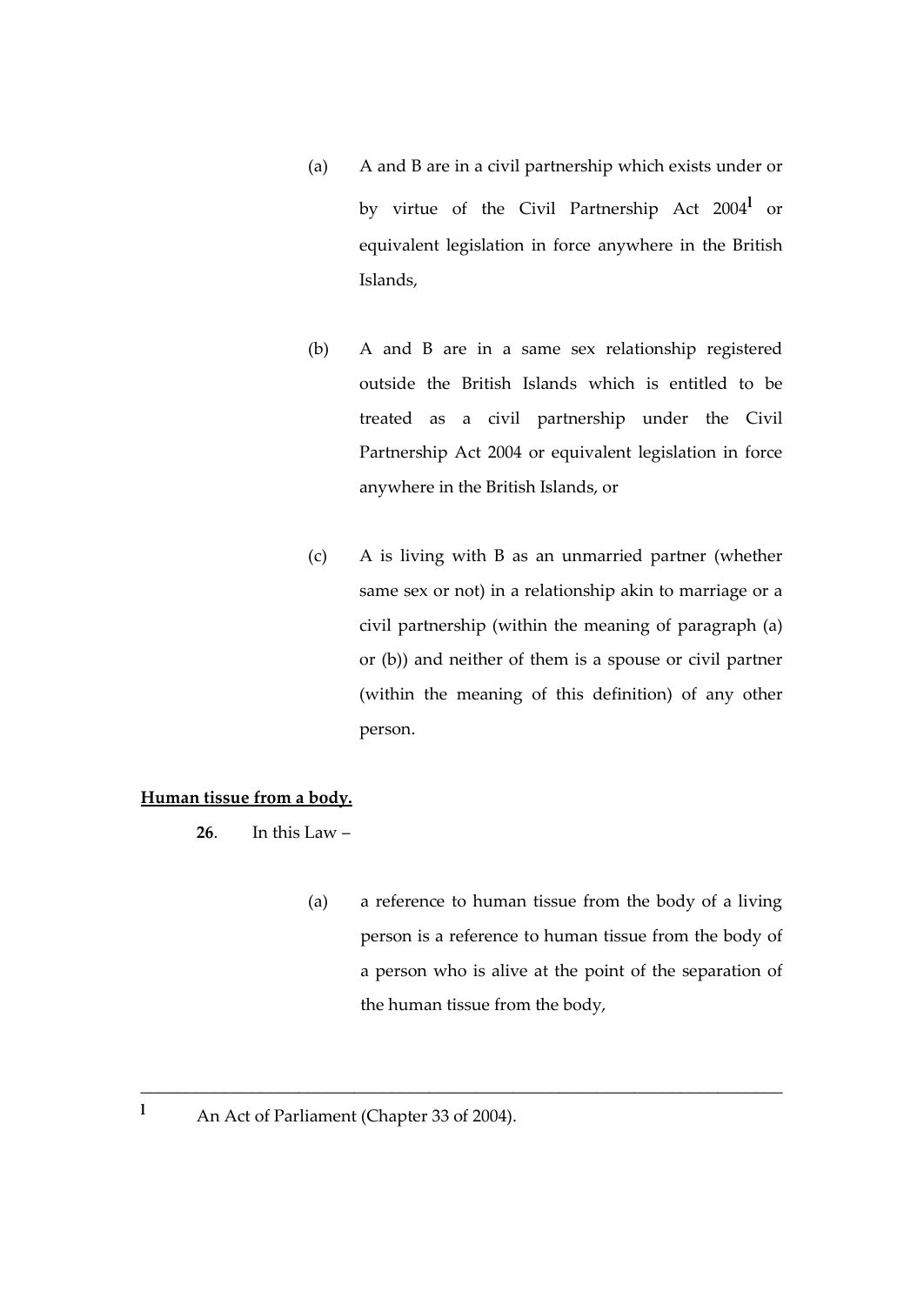- (b) a reference to human tissue from the body of a deceased person is a reference to human tissue from the body of a person who is not alive at the point of the separation of the human tissue from the body, and
- (c) a reference to human tissue from a body excludes anything created outside the body.

#### **Interpretation.**

**27**. In this Law, unless the context requires otherwise –

"**adult**" means a person who is 18 years of age or more,

"**appointed person**" means an individual appointed under section 9 to represent a person after death to deal with the issue of express consent for the purposes of this Law,

"**approval date**": see section 21(8),

"**authorised person**" means a person authorised for the purposes of this Law –

- (a) by regulations made by the Committee, or
- (b) otherwise in writing by the Committee,

"**the Bailiwick**" means the Bailiwick of Guernsey,

"**certificate**" means a certificate in a form approved by the Committee,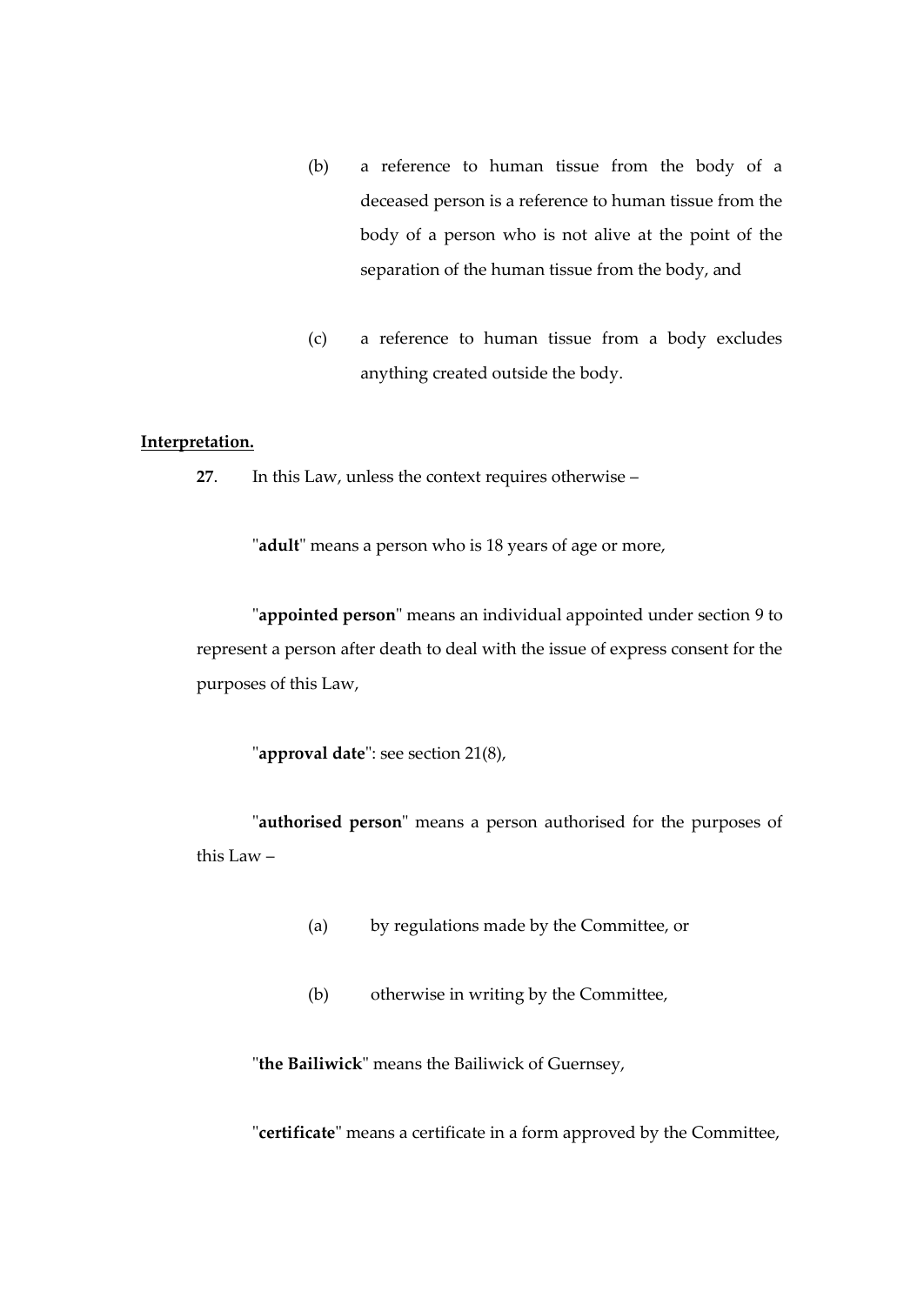"**child**" means a person who is under 18 years of age,

"**civil partner**": see section 25(3),

"**code**": see section 20(9),

"**the Committee**" means the States of Guernsey Committee for Health and Social Care,

"**competent**": see section 11,

"**consent**" means express consent or deemed consent,

"**controller**" has the meaning given by section 5(5),

"**deemed consent**" means consent deemed to be given under section 7,

"**designated age**": see section 11(3),

"**designated period**": see section 24(3),

"**embryo**" –

- (a) means a live human embryo where fertilisation is complete, and
- (b) is deemed to include an egg in the process of fertilisation, and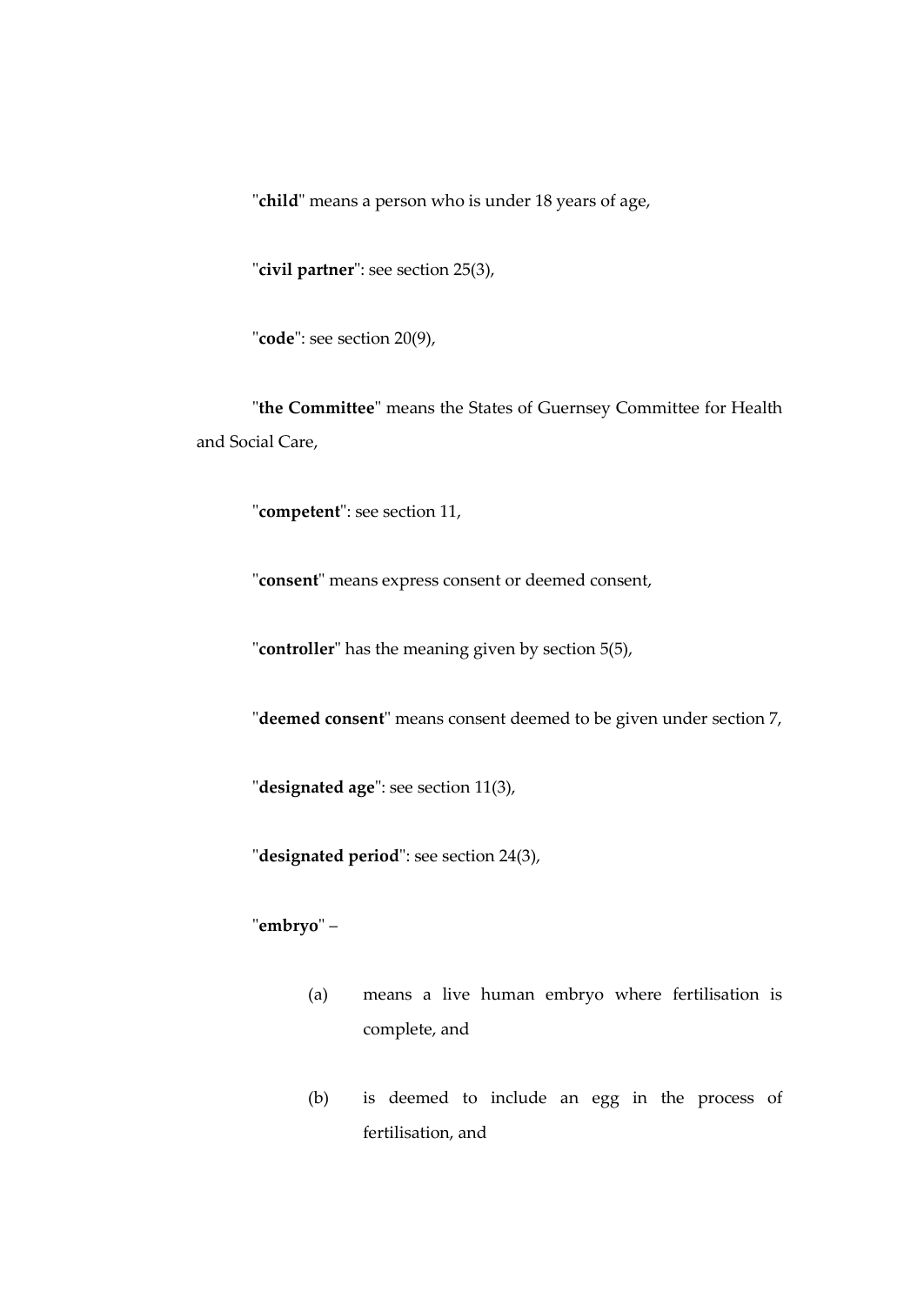for the purposes of paragraph (a), fertilisation is not complete until the appearance of a two-cell zygote,

"**excepted adult**" has the meaning given by section 24,

"**excluded material**" means any prescribed human tissue,

"**express consent**" means express consent given in accordance with section 6 or 8,

# "**foundation**" means –

- (a) a foundation created under the Foundations (Guernsey) Law, 2012**m**, or
- (b) an equivalent or similar body (however named) created or established under the law of any other jurisdiction,

# "**human tissue**" –

- (a) means material which consists of or includes human cells, but
- (b) excludes –

**<sup>m</sup>** Order in Council No. I of 2013; amended by No. VI of 2017; Ordinance No. IX of 2016 and Ordinance No. XXVII of 2018.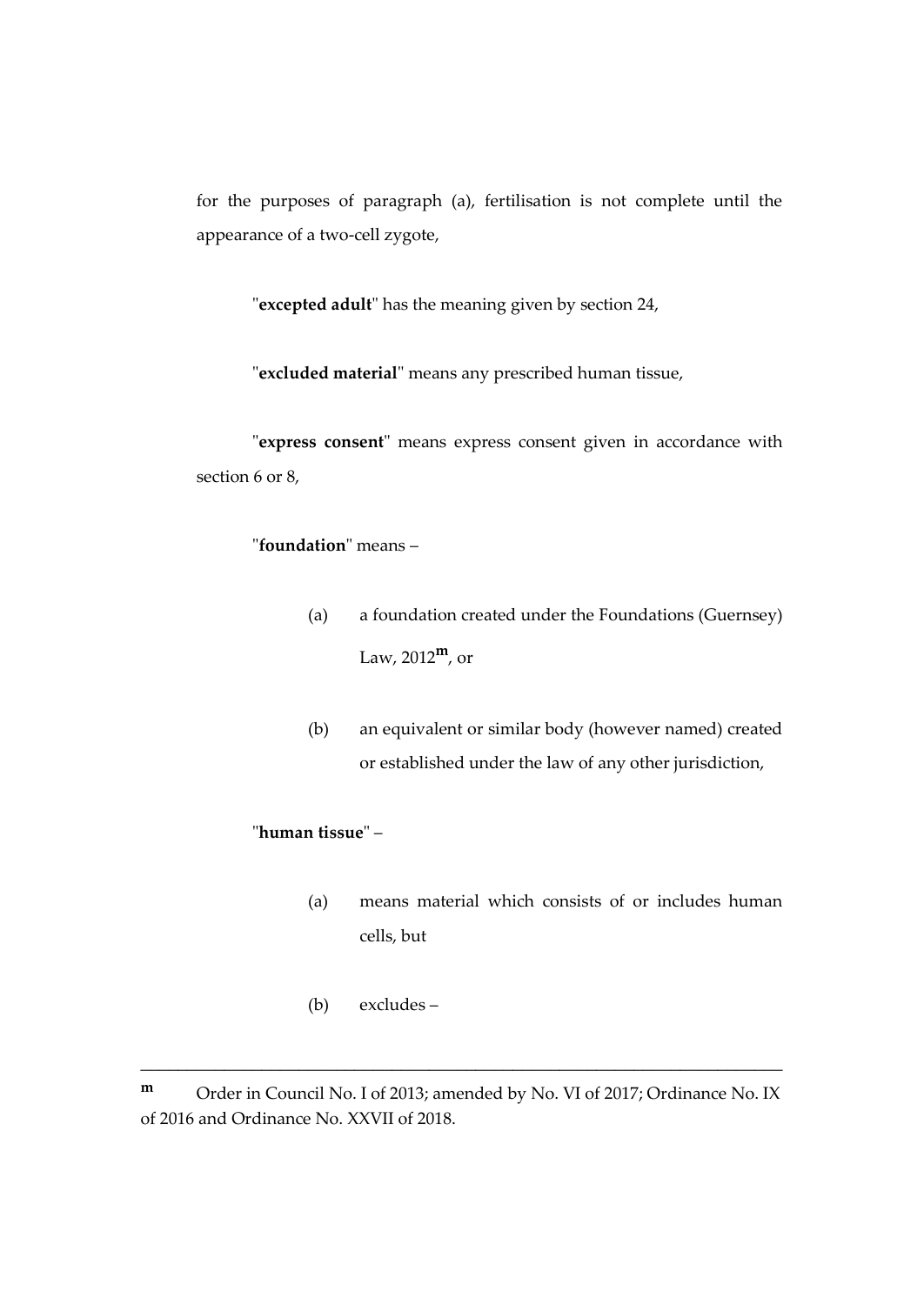- (i) live human gametes (other than eggs in the process of fertilisation),
- (ii) embryos outside the human body,
- (iii) hair or nail from the body of a living person, and
- (iv) any other prescribed material,

"**this Law**" includes any Ordinance, regulations or code of practice made under a provision of this Law,

# "**limited partnership**" means –

- (a) an arrangement which is registered as a limited partnership, and in respect of which there is a valid certificate of registration, under the Limited Partnerships (Guernsey) Law, 1995**<sup>n</sup>** , or
- (b) an arrangement entered into under the laws of a jurisdiction outside Guernsey between two or more persons, under which –
	- (i) one or more of them is, or are jointly and

**<sup>n</sup>** Ordres en Conseil Vol. XXXVI, p. 264; amended by Vol. XXXVI, p. 571; Order in Council No. IV of 2001, No. X of 2007 and No. VIII of 2008; Ordinance No. XXXIII of 2003 and No. IX of 2016; G.S.I. No. 89 of 2008 and No. 51 of 2016.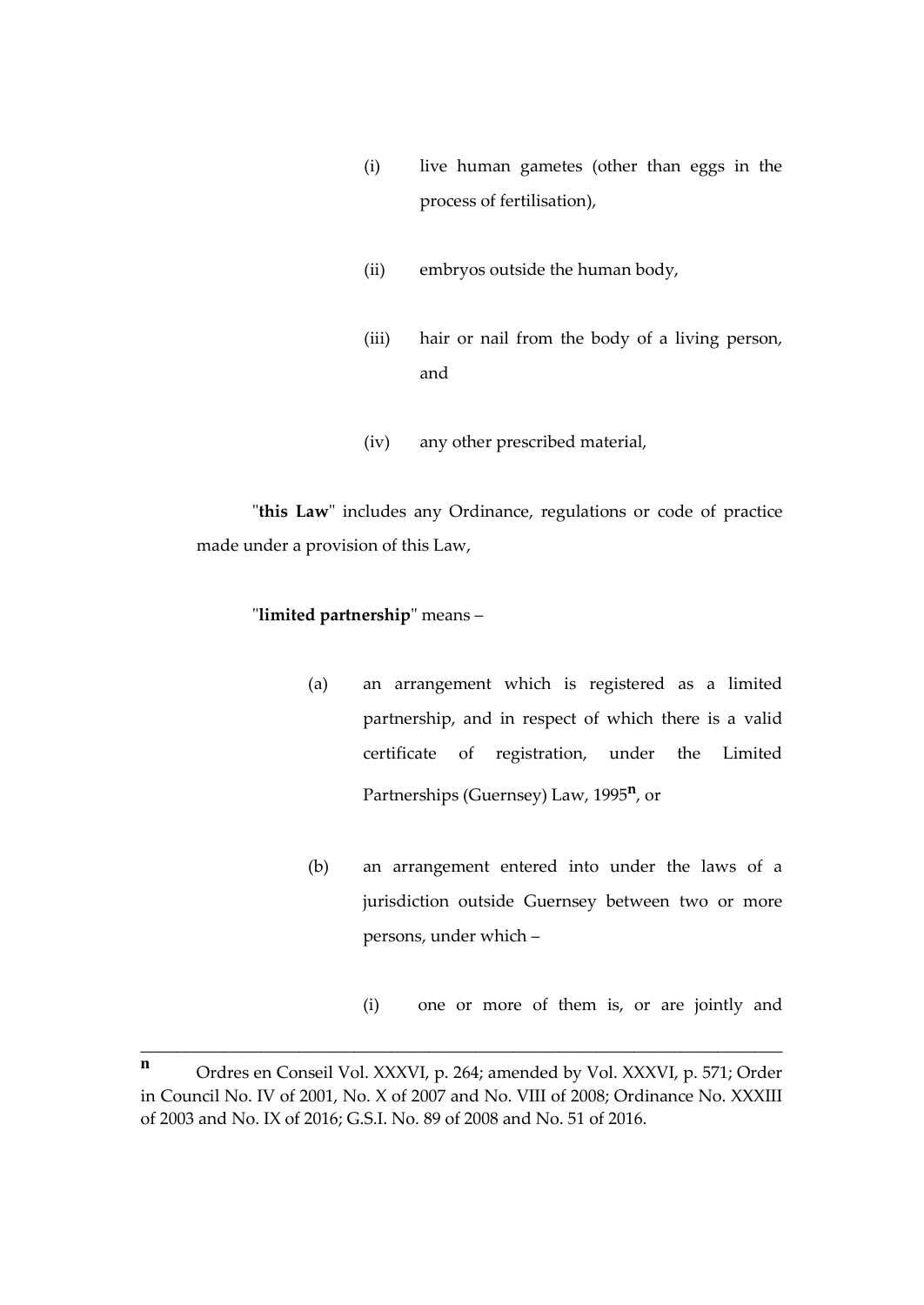severally, liable without limitation for all debts and obligations to third parties incurred pursuant to the arrangement, and

(ii) the others have, by whatever means, contributed or agreed to contribute specified amounts pursuant to the arrangement and are not liable for those debts and obligations (unless they participate in controlling the business or are otherwise subjected to a greater liability by those laws in specified circumstances) beyond the amount contributed or agreed to be contributed,

whether with or without legal personality,

"**making a determination or carrying out an activity under this Law**": see section 13(3),

"**parental responsibility**", in relation to any child, has the meaning given by section 5 of the Children (Guernsey and Alderney) Law, 2008 or section 4 of the Children (Sark) Law, 2016, as the case may be,

"**prescribed**" means prescribed by an Ordinance made by the States of Deliberation,

"**qualifying relationship**": see section 25,

"**registered practitioner**" –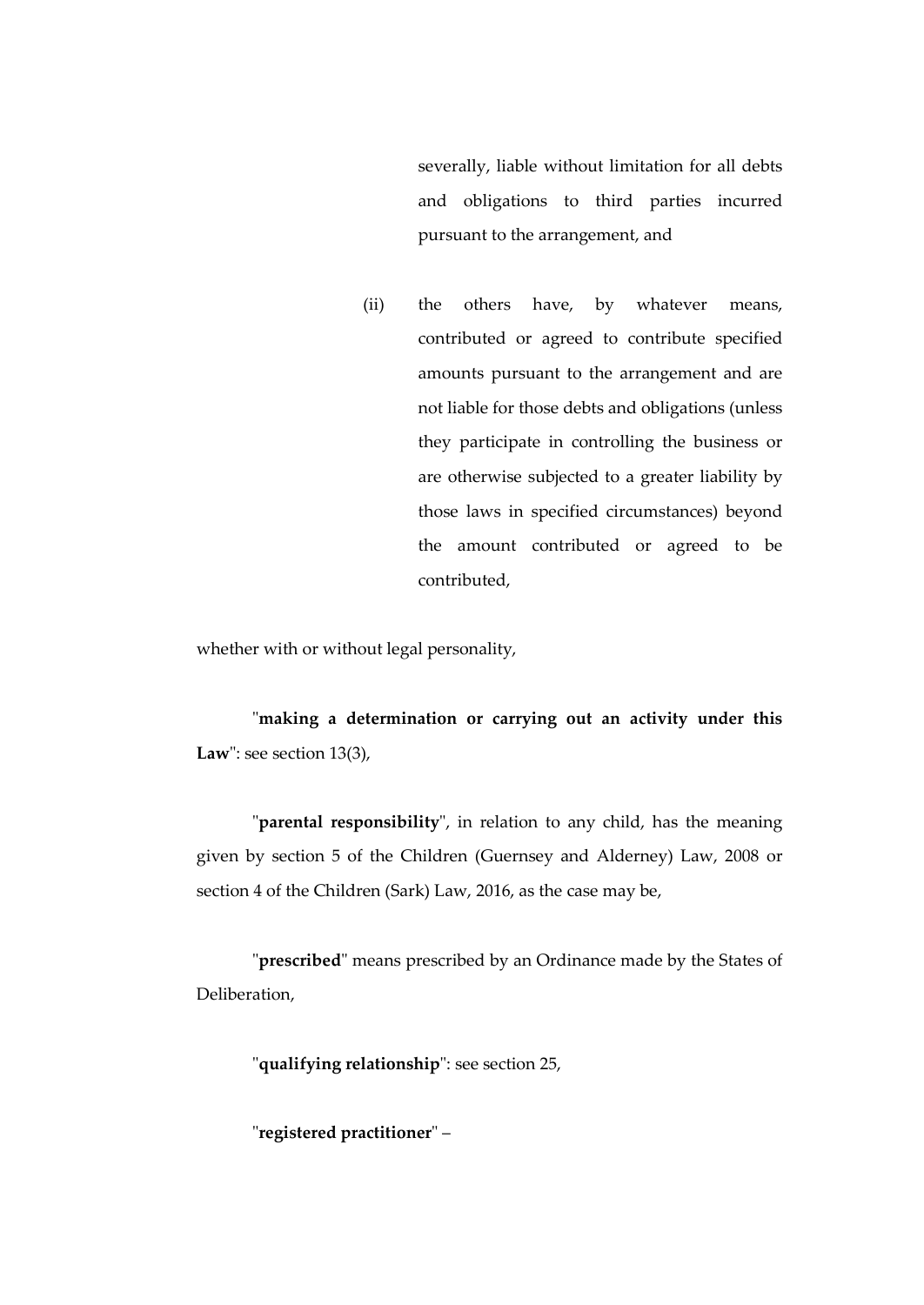- (a) in Guernsey or Alderney, means a registered practitioner within the meaning of section 26(1) of the Regulation of Health Professions (Medical Practitioners) (Guernsey and Alderney) Ordinance, 2015, and
- (b) in Sark, means a registered practitioner within the meaning of section 47(1) of the Regulation of Health Professions (Medical Practitioners) (Sark) Ordinance, 2017,

"**regulated activity**" has the meaning given by section 1(1),

"**relevant date**": see section 23(7),

"**repeal date**": see section 29(4),

"**stakeholders**": see section 20(9),

"**teaching, research or therapeutic purpose**" means –

- (a) the teaching of anatomy,
- (b) medical education or research, or
- (c) a therapeutic purpose,

"**transplantation**": see section 1(2), and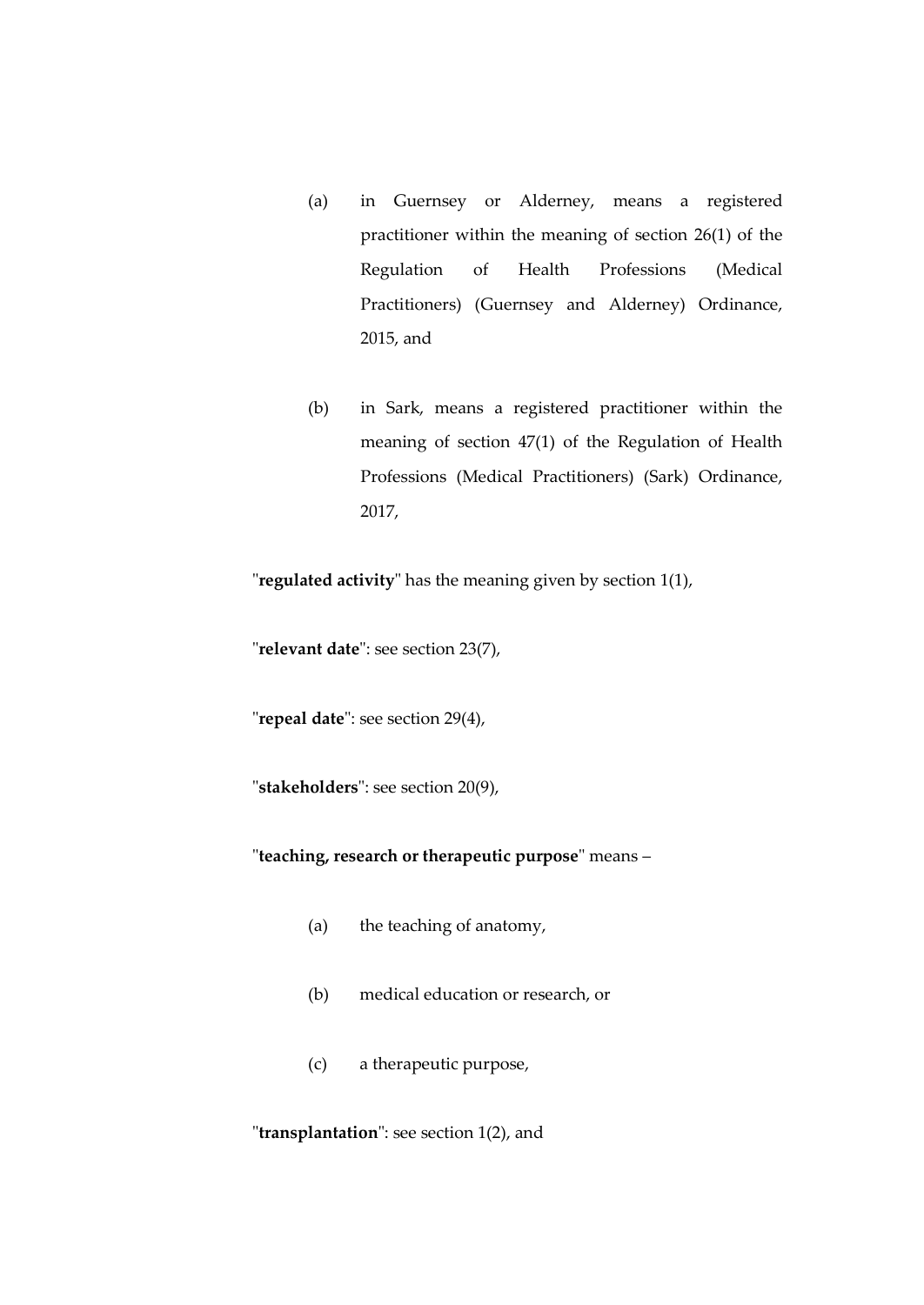"**transplantation activity**" has the meaning given by section 1(1).

#### **Repeal.**

**28.** The Human Tissue (Bailiwick of Guernsey) Law, 1981**<sup>o</sup>** is repealed*.*

#### **Transitional.**

**29**. (1) This section applies where a body or part of a body is removed before the repeal date in accordance with an authority given under section 1 of the Human Tissue (Bailiwick of Guernsey) Law, 1981 ("**the previous authority**").

(2) Despite the repeal of the Human Tissue (Bailiwick of Guernsey) Law, 1981, the following are and continue to be lawful on and after the repeal date as if that Law had not been repealed –

- (a) the removal of the body or part of the body, and
- (b) any use of the body or part of the body in accordance with the previous authority.

(3) Nothing in this Law applies on or after the repeal date to prohibit or restrict –

> (a) any use of the body or part of the body in accordance with the previous authority, or

**<sup>o</sup>** Ordres en Conseil Vol. XXVI, p. 299; amended by Ordinance No. XXXIII of 2003 and No. IX of 2016.